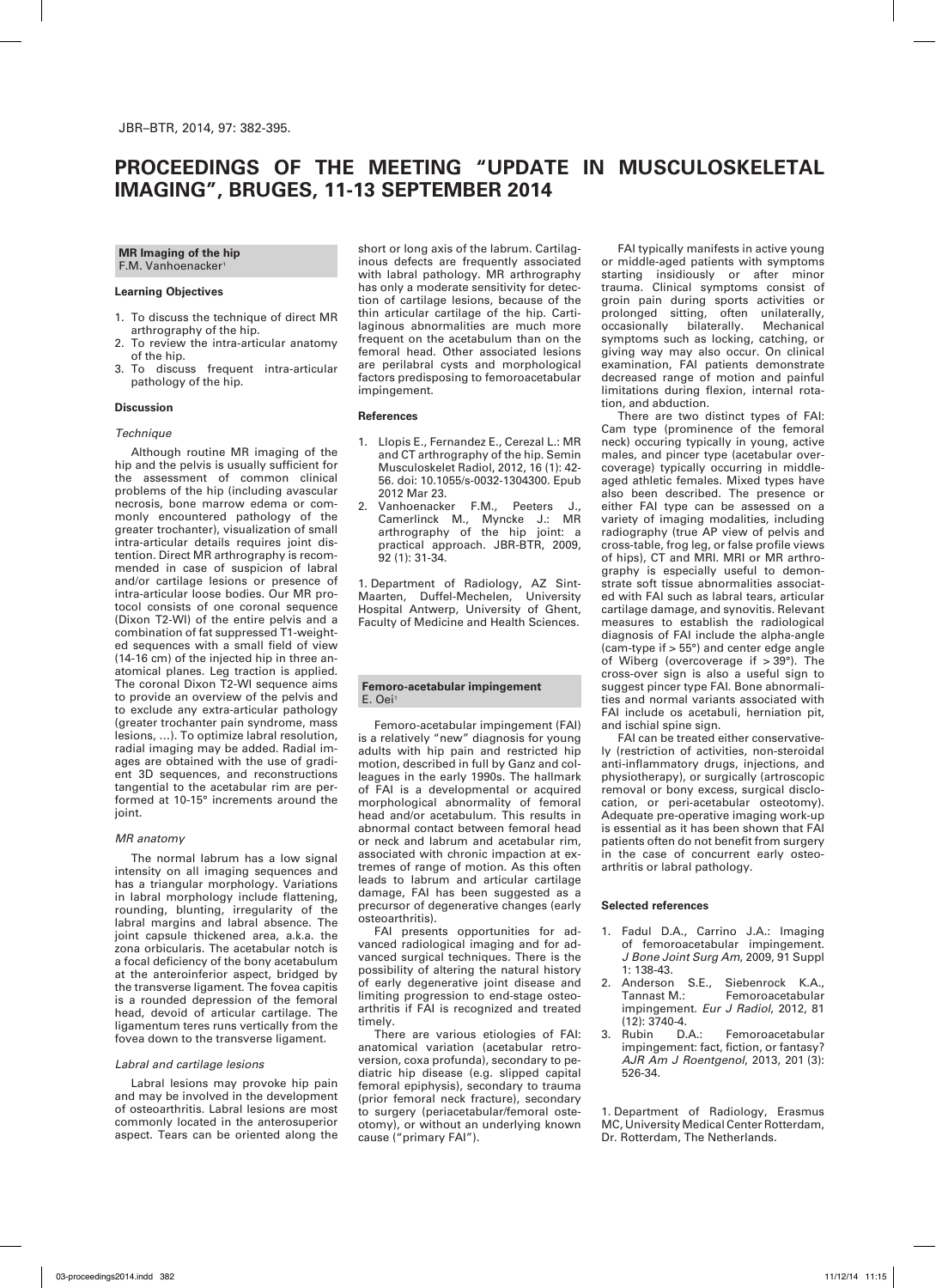## PROCEEDINGS (BRUGES 2014) 383

## **Strengths of MRI**

MRI is the most accurate imaging modality in the work-up of clinically suspected femoral head osteonecrosis or at screening in asymptomatic patients at risk for avascular osteonecrosis. The T1 weighted SE sequence is superb for the detection of marrow osteonecrosis before any radiographic changes (Fig. 1). The demonstration of a lesion pattern consisted in an area of high signal intensity surrounded by a rim of low signal intensity is specific for femoral head osteonecrosis (Fig. 1).

MR imaging has added value in predicting the risk for the development of epiphyseal fracture in non-collapsed AVN lesion (ARCO 1-2). Actually the importance of the lesion size and its anatomic relationship with the acetabular roof are indicative of the risk for fracture development.

## **Weaknesses of MRI**

Inter-observer reproducibility of the ARCO classification system has been demonstrated to be moderate to poor at MRI (1). MRI shows limitations in staging of femoral head osteonecrosis (Table). Actually, the detection of the epiphyseal fracture (ARCO 3) and of early cartilage damage (ARCO 4) appears limited on MRI (2). The added value of CT imaging for the detection of epiphyseal fracture (staging) is under evaluation (2).

## **References**

- 1. ARCO (Association Research Circulation Osseous). Committee on terminology and classification. *ARCO News*, 1992, 4: 41-46.
- 2. Schmitt-Sody M., et al.: Avascular necrosis of the femoral head: inter- and intraobserver variations of Ficat and ARCO classifications. *Int Orthop*, 2008, 32: 283-287.
- 3. Meier R., Kraus T.M., Schaeffeler C., Torka S., Schlitter A.M., Specht K., Haller B., Waldt S., Rechl H., Rummeny E.J., Woertler K.: Bone marrow oedema on MR imaging indicates ARCO stage 3 disease in patients with AVN of the femoral head. *Eur Radiol*, 2014, 24: 2271-2278.





Department of Radiology IREC Cliniques universitaires Saint-Luc 10 avenue Hippocrate 1200 Brussels Belgium.

**Advanced MRI of the knee: trauma patterns in relation to mri findings, posterolateral corner**  $F$ . Oei<sup>1</sup>

A pattern-based approach of soft-tissue lesions and bone contusion on MRI for traumatic knee injury is presented. This approach is based largely on trauma mechanism and the position of the knee joint at time of injury, giving rise to distinct bone contusion and soft tissue patterns that are visible especially on fatsaturated MRI images. Hence, the several characteristic bone bruises patterns may serve as a footprint of the mechanism of injury.



Fig. 1.  $-$  (A) Normal radiograph of the right hip. (B) Corresponding T1-weighted SE image obtained at the same time show femoral head osteonecrosis with a fat-containing subchondral lesion surrounded by a rim of low signal intensity. There is no fracture and the lesion is Arco stage 1. The lesion is large and the fracture risk is high. (C) Radiographs of the same hip obtained 10 months later demonstrated collapse of the femoral head (Arco stage 3).

Knee trauma can be either direct, indirect, or combined. Examples of characteristic direct trauma mechanisms are the dashboard injury and clip injury, as opposed to pivot shift injury and lateral patellar dislocation which are caused by indirect trauma. A dashboard injury is associated with rupture or the posterior cruciate ligament and posterior joint capsule. Bone bruise is visible in the anterior aspect of the proximal tibia and posterior surface of the patella. Pivot shift injury is caused by rapid deceleration with simultaneous direction change and valgus load to the knee combined with external rotation of tibia or internal rotation of femur. Rupture of the anterior cruciate ligament is common along with bone contusion typically located in the lateral femoral condyle, posterolateral tibial plateau, and posteromedial tibial plateau (contrecoup).

The posterolateral corner (PLC) of the knee consists of important static and dynamic knee stabilizers of the knee that provide varus, posterior translation, and external rotation restraint. Injury to the

|  |  |  | Table. - ARCO Staging of femoral head osteonecrosis. |
|--|--|--|------------------------------------------------------|
|  |  |  |                                                      |

|            | Stage 1                                                   | Stage 2                                                                     | Stage 3                                                                                 | Stage 4                                       | Stage 5                    |
|------------|-----------------------------------------------------------|-----------------------------------------------------------------------------|-----------------------------------------------------------------------------------------|-----------------------------------------------|----------------------------|
| $X$ -ray   | Normal                                                    | Subtle sclerosis or<br>bone resorption<br>No fracture<br>Normal joint space | <b>Fracture (Femoral</b><br>head deformity,<br>Subchondral cleft)<br>Normal joint space | Fracture<br>Moderate joint<br>space narrowing | Fracture<br>osteoarthritis |
| <b>MRI</b> | Well delimited<br>Fat-containing<br>subchondral<br>lesion | Well delimited<br>Fat-containing<br>subchondral lesion                      | Fracture<br>Normal cartilage                                                            |                                               |                            |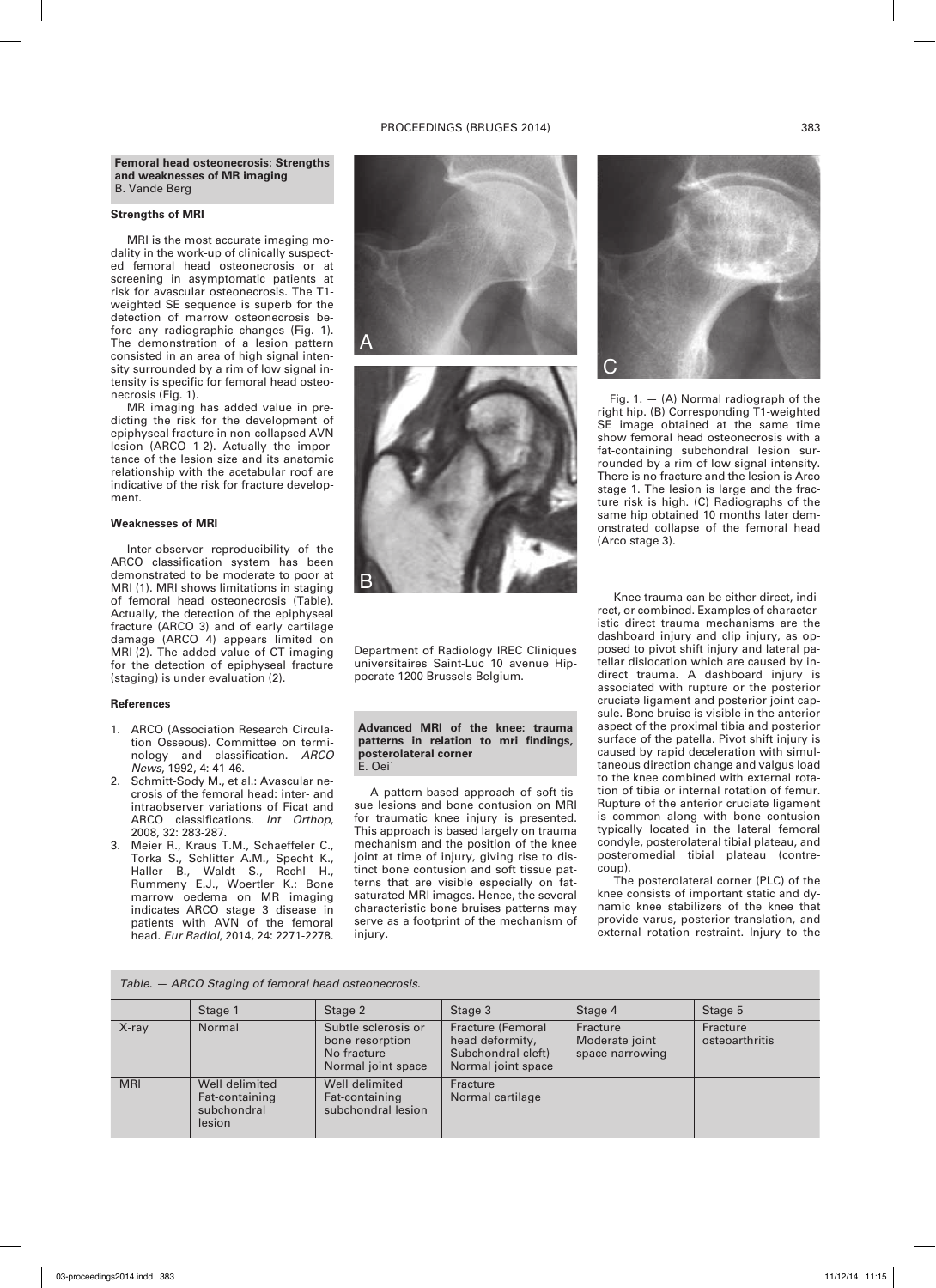lateral capsular ligament. Variable components are the popliteofibular ligament, fabellofibular ligament, and arcuate ligament. It is important to always scrutinize the PLC, although it may be difficult to identify each of the individual smaller and variable ligaments. Damage to the peroneal nerve may be present with injury of the PLC.

## **Selected references**

- 1. Mandalia V., Henson J.H.: Traumatic bone bruising – a review article. *Eur J Radiol*, 2008, 67 (1): 54-61.
- 2. Geiger D., Chang E., Pathria M., Chung C.B.: Posterolateral and posteromedial corner injuries of the knee. *Radiol Clin North Am*, 2013, 51 (3): 413-32.
- 3. Vinson E.N., Major N.M., Helms C.A.: The posterolateral corner of the knee. *AJR Am J Roentgenol*, 2008, 190 (2): 449-58.

1. Department of Radiology, Erasmus MC, University Medical Center Rotterdam, Dr. Rotterdam, The Netherlands.

## **Meniscus: MR Imaging with Emphasis on New Concepts** D. Resnick<sup>1</sup>

Since the introduction and refinement of MR imaging, its application to assessment of disorders of the knee has been its dominant role with regard to the musculoskeletal system. The technique is excellent in the analysis of the menisci, ligaments, bone marrow, and additional supporting and surrounding structures. Classic descriptions exist of the MR imaging features of meniscal tears, but recent information has expanded these features considerably.

Knowledge of meniscal anatomy is fundamental to accurate interpretation of the MR images. The menisci are predominately avascular structures, although the outer 10 to 30 percent of the meniscus contains a red zone, with vascular supply provided by capsular and synovial tissue. With routine imaging technique, there is no reliable way to differentiate the vascular and avascular zones of the menisci. With newer imaging techniques, such as ultrashort TE sequences, this differentiation may be possible in the future.

The menisci exist in a very important environment that consists of numerous supporting structures. Foremost among these are root ligaments, that connect the anterior and posterior horns of both the medial and lateral menisci to the tibia. These meniscal roots can be seen well with MR imaging, especially in the coronal plane. They may be injured in combination with meniscal injuries or alone. Avulsion of the posterior root ligament of the medial meniscus is an important diagnosis leading to meniscal subluxation and marrow edema. Avulsion of any of the root ligaments may be associated with a flipped meniscus.

Gauging the stability or instability of a meniscal tear can be accomplished during MR imaging. Features of unstable meniscal tears include vertical longitudinal tears that measure greater than 9mm in length, multidirectional tears, and large radial tears. The identification of fluid within the site of meniscal disruption is an additional finding of meniscal instability.

Displaced meniscal tears can be classified in a variety of ways. Bucket-handle tears represent displaced vertical longitudinal tears, whereas flap tears and parrotbeak tears refer to displaced horizontal and radial tears. Each of these displaced tears has a characteristic appearance. With regard to bucket-handle tears, without prompt treatment, subsequent and further damage to the involved meniscus may occur. This damage takes the form of disruption of one of the handles of the displaced tear or peripheral meniscal radial tears.

Meniscal cysts are a strong indicator of the presence of a meniscal tear. These are present both on the medial and lateral sides of the knee, being larger on the medial side and, on the medial side, traveling for a greater distance. In rare circumstances, these meniscal cysts may erode bone, simulating a more aggressive lesion.

There are many anatomic variations that provide diagnostic difficulty, simulating the appearance of a meniscal tear. Furthermore, analysis of the postoperative meniscus can be extremely difficult and may require MR arthrography.

#### **References**

- 1. Resnick D., Kang H.S., Pretterklieber M.L.: Internal Derangements of Joints, Second Edition, Elsevier, Philadelphia, 2007, p 1676.
- 2. Rubin D.A.: MR imaging of knee menisci. *Radiol Clinics N Am*, 1997, 35: 21.

1. Department of Radiology, University of California, San Diego Medical Center, San Diego, CA, USA.

#### **Imaging of knee joint repair** E. Oei1

Advances in arthroscopic and open surgical repair procedures of the knee, such as ligamentous repair, meniscal repair and cartilage repair, have resulted in an increased demand for advanced imaging in the context of knee joint repair. This includes pre-operative imaging to guide treatment, decisions and plan surgical procedures, but also post-operative imaging to follow-up surgical repair procedures and assess potential complications. This lecture focuses on the postoperative MRI appearance of the most commonly performed knee repair procedures — anterior cruciate ligament (ACL) reconstruction, meniscal repair and cartilage repair.

The normal MR appearance of an ACL graft depends on the nature of the reconstruction method, but should generally demonstrate uniform thickness with homogenous signal intensity. In hamstring ACL grafts, linear areas of intermediate or fluid signal intensity interposed between the two or four separate strands of the graft are a normal finding. Adequate position of the femoral and tibial tunnels can be evaluated on sagittal MR images and in the coronal plane using a clockface approach. Complications of ACL reconstruction include recurrent tear of the ACL graft, ACL graft impingement, arthrofibrosis and cyclops lesions, graft degeneration and ganglion cysts and tunnel widening.

Imaging methods after a meniscuspreserving surgery should be sensitive to detect a persistent tear, which is indicative of a failed repair. Similarly, imaging after meniscectomy should be able to detect recurrent tears. Imaging may also reveal new tears in other areas of the meniscus, as well as other causes of postoperative knee symptoms. Several imaging options are currently used to morphologically evaluate the postoperative meniscus, including conventional MRI, MR arthrography (direct and indirect), and CT arthrography. Criteria for persistent or recurrent tears vary according to surgical and imaging techniques and have improved in recent years as a result of enhanced understanding of the normal imaging appearance of the postoperative meniscus. It is crucial to find out as many details as possible on the exact location, type, and extent of the previous surgery performed. Comparison with preoperative imaging may point toward the location of surgery or aid in the detection of new tears.

A variety of interventions have been introduced that are aimed at repairing cartilage damage, each with advantages and limitations. This is a highly dynamic field of research because of its clinical significance and the prevalence of cartilage injury. All surgical cartilage repair techniques have in common that they are aimed at restoring tissue in the focal cartilage defect in order to stabilize the adjacent native cartilage. Normal and abnormal MRI findings after microfracture, osteochondral autograft transplantation or transfer (OAT), autologous chondrocyte implantation (ACI), and matrix-associated ACI (MACI) are discussed.

#### **Selected references**

- Giaconi J.C., Allen C.R., Steinbach L.S.: Anterior cruciate ligament graft reconstruction: clinical, technical, and imaging overview. *Top Magn Reson Imaging*, 2009, 20 (3): 129-50.
- 2. Barber B.R., McNally E.G.: Meniscal injuries and imaging the postoperative meniscus. *Radiol Clin North Am*, 2013, 51 (3): 371-91.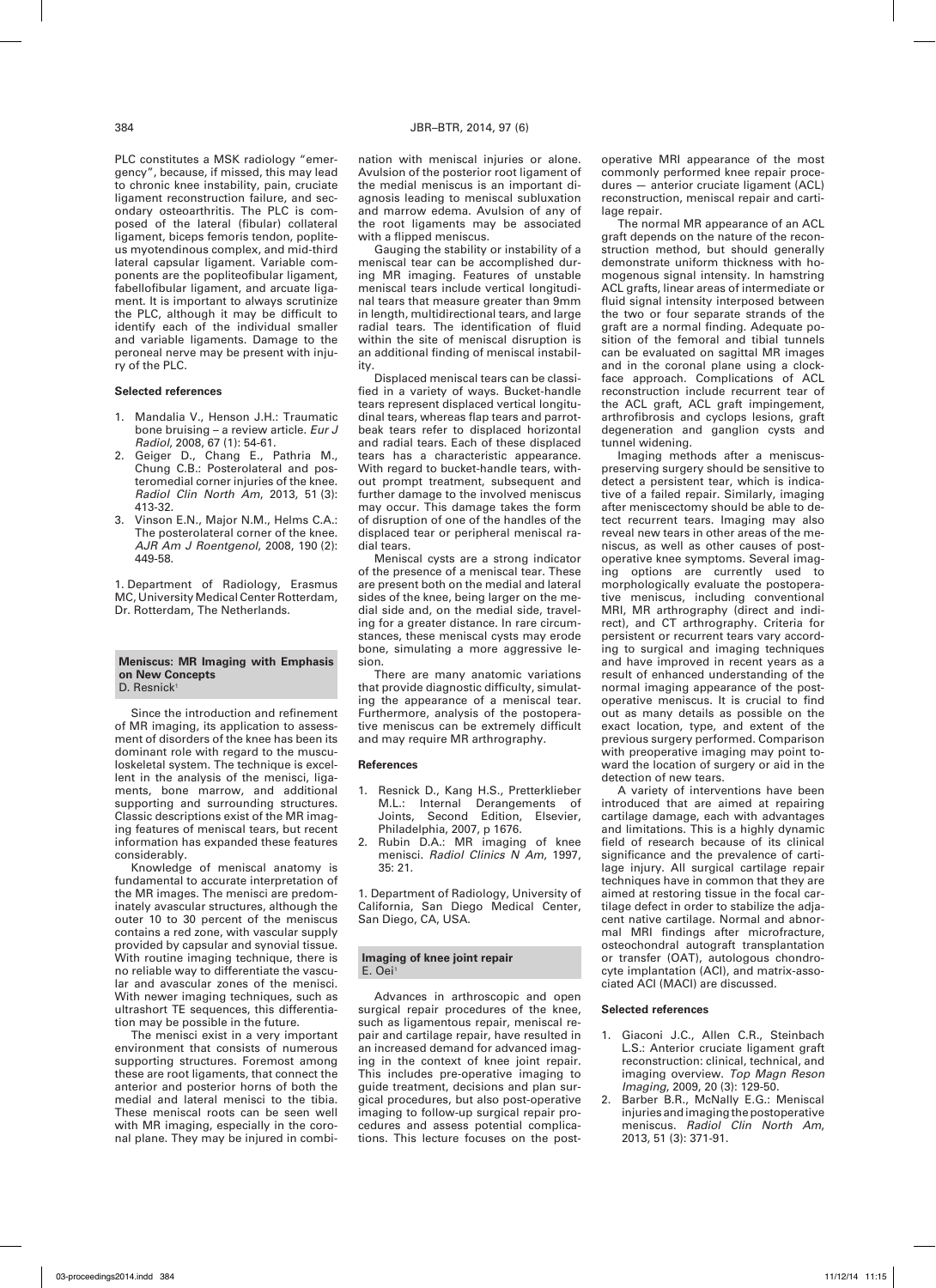3. Sanders T.G.: Imaging of the postoperative knee. *Semin Musculoskelet Radiol*, 2011, 15 (4): 383-407.

1. Department of Radiology, Erasmus MC, University Medical Center Rotterdam, Dr. Rotterdam, The Netherlands.

## **MR Imaging of the ankle** F.M. Vanhoenacker<sup>1</sup>

## **Learning Objectives**

- 1. To review how to perform and report and ankle and foot examination.
- 2. To discuss variants causing symptoms or mimicking disease.
- 3. To discuss bone marrow disease of the ankle and foot.
- 4. To discuss common diseases of the forefoot.

#### **Discussion**

## *Imaging technique*

Currently, 16 channel ankle coils are currently used. Routine MR of the ankle is performed in supine position with the foot in 20° of planar flexion to decrease the magic angle and for better visualization of the calcaneofibular ligament. Some authors recommend additional prone positioning with plantar flexion of the foot to reduce the magic angle effect.

## *Normal variants and pitfalls in MR imaging of the ankle and foot*

Multiple normal anatomic variants may erroneously be interpreted as pathologic conditions.

#### Fluid within tendon sheaths

A small amount of tendon sheath fluid is frequently observed in asymptomatic subjects and should not be considered abnormal. Tenosynovial fluid is more common in flexor than extensor tendons. Extensive fluid within tendon sheaths is usually indicative of tenosynovitis; however, communication between the ankle joint and the flexor hallucis longus tendon explains the presence of prominent fluid within this tendon sheath in patients with large joint effusions. Thus, even large amounts of fluid within the tendon sheath of the flexor hallucis longus tendon particularly in the absence of increased fluid in other flexor tendon sheaths, can be of no clinical significance. A small amount of fluid in the tendon sheath of the posterior tibial tendon, however, should be considered as abnormal.

#### Heterogeneity of the ankle ligaments

Heterogeneity and striation of the ankle ligaments are common findings that are particularly prominent in the posterior talofibular ligament and the posterior talotibial band of the deltoid ligament. These findings are due to fat interposed between the fascicles of the ligaments. The orderly fashion of the striation and the absence of morphological alteration

of the ligaments are helpful in the differential diagnosis with a true tear.

## Pseudoloose bodies

The posterior and anterior tibiofibular and talofibular ligaments appear as round low signal intensity structures simulating loose bodies on midline sagittal MR images. Cross-sectional imaging of the calcaneofibular ligament on routine coronal images also can manifest as a low signal round structure deep to the peroneal tendons and lateral to the calcaneus.

## Accessory muscles of the ankle

Numerous muscle variants are found in the ankle region. Although the presence of these muscles is frequently of no clinical significance, the anomalous muscles can predispose to painful clinical conditions, such as fullness, swelling, and post-exercise pain in the involved region. The four most frequently encountered accessory muscles of the posterior ankle are the accessory soleus, the peroneus quartus, the accessory flexor digitorum longus and the peroneocalcaneus internus muscles.

#### Accessory bones

Multiple accessory bones have been described in the literature. The most frequent among them are the os peroneum, trigonum, supranaviculare, os naviculare accessorium, vesalianum and intermetatarsale. They should not be misinterpreted as fractures.

#### *Bone marrow disorders*

Osteochondrosis dissecans (OCD) and osteochondral fractures

OCD and osteochondral fractures of the ankle are usually located at the talar dome. Osteochondral fracture is secondary to acute trauma, whereas repeated trauma may be the cause of OCD. OCD most commonly involves the medial talar dome, less commonly involves the lateral talar dome, and rarely the central articular surface.

#### Stress/insufficiency fractures and occult fractures

Stress or insufficiency fracture may involve the different bones of the foot, including the calcaneus, navicular bone, the metatarsal bones and more rarely other tarsal bones.The calcaneus is the most frequent location of a stress fracture, which is usually located at its posterior process, perpendicular to the stress lines of the spongious bone. More rarely it is anteriorly located. Metatarsal stress fractures may be located at the base, the diaphysis, neck and subchondral area of the metatarsal head.MRI is more sensitive in identifying stress fractures not detected on conventional radiographs. Before a stress fracture takes place, a stress response occurs. This corresponds to an ill-defined area of BME, without any visible fracture line. As the stress persists, a fracture develops, which is seen as an irregular line of low signal intensity on both pulse sequences surrounded by an area of BME.In the metatarsal bones, there is often associated focal cortical thickening and periostitis and soft tissue edema, which may mimic a tumoral appearance. A navicular stress fracture has a longitudinal course along the sagittal plane in the middle third or at the junction of the central and lateral thirds of the navicular bone. This site corresponds to the zone of maximum shear stress on the navicular from the surrounding bones during plantar flexion combined with pronation. The lesion begins at the proximal dorsal articular surface and propagates in a distal and plantar direction, resulting in a partial of complete injury. The fracture line in navicular stress fractures is better seen on (CB)CT than on MRI. On the other hand, MRI is more sensitive for evaluation of the extent of bone marrow oedema. Thus the diagnosis may benefit from both imaging modalities. Early detection of navicular stress fractures is mandatory because this lesions are high risk fractures which are prone to delayed union or non-union.

## **Osteonecrosis**

Osteonecrosis of the talus may be idiopathic or secondary to trauma, steroid therapy, or any of the systemic causes of osteonecrosis in other skeletal sites (hypercortisonism, ethylabusus, hyperlipidemia, underlying hemoglobinopathies, other coagulopathies, inflammatory bowel disease, lupus,….). The talus is particularly susceptible to osteonecrosis, because the blood supply to the talar dome is mainly dependent on arteries of the tarsal sinus and the tarsal canal which enter the bone on its plantar surface. This particular intra-osseous blood supply is subject to interruption by fractures of the talar neck. The risk of posttraumatic osteonecrosis of the talus increases with the degree of fracture displacement or subluxation of adjacent joints. Osteonecrosis, due to a nontraumatic etiology is relatively rare in the foot and is usually a secondary process to (repeated micro-) trauma.

## Mueller-Weiss syndrome

This entity represents osteonecrosis of the navicular bone, occurring in adults, resulting from chronic compression of the adjacent bones.Radiographs show a mediodorsal protrusion of part of the navicular bone, sclerosis and later on superimposed talonavicular arthrosis.MRI may have an interest in the diagnosis of early stages of the disease.

#### Freiberg infraction

Freiberg infraction affects the second or third metatarsal head and is characterized by subchondral collapse. The joint may appear normal or widened. It is most commonly seen in females in the second decade. The formerly used term infarction is considered as a misnomer, because the osteonecrosis is secondarily to repetitive microtrauma.In the early stage of the disease, MRI is most sensitive to detect the disease. Later in the course of the disease, subchondral collapse, irreqularity of the epiphysis, sclerosis and secondary osteoarthrosis may be seen on standard radiography.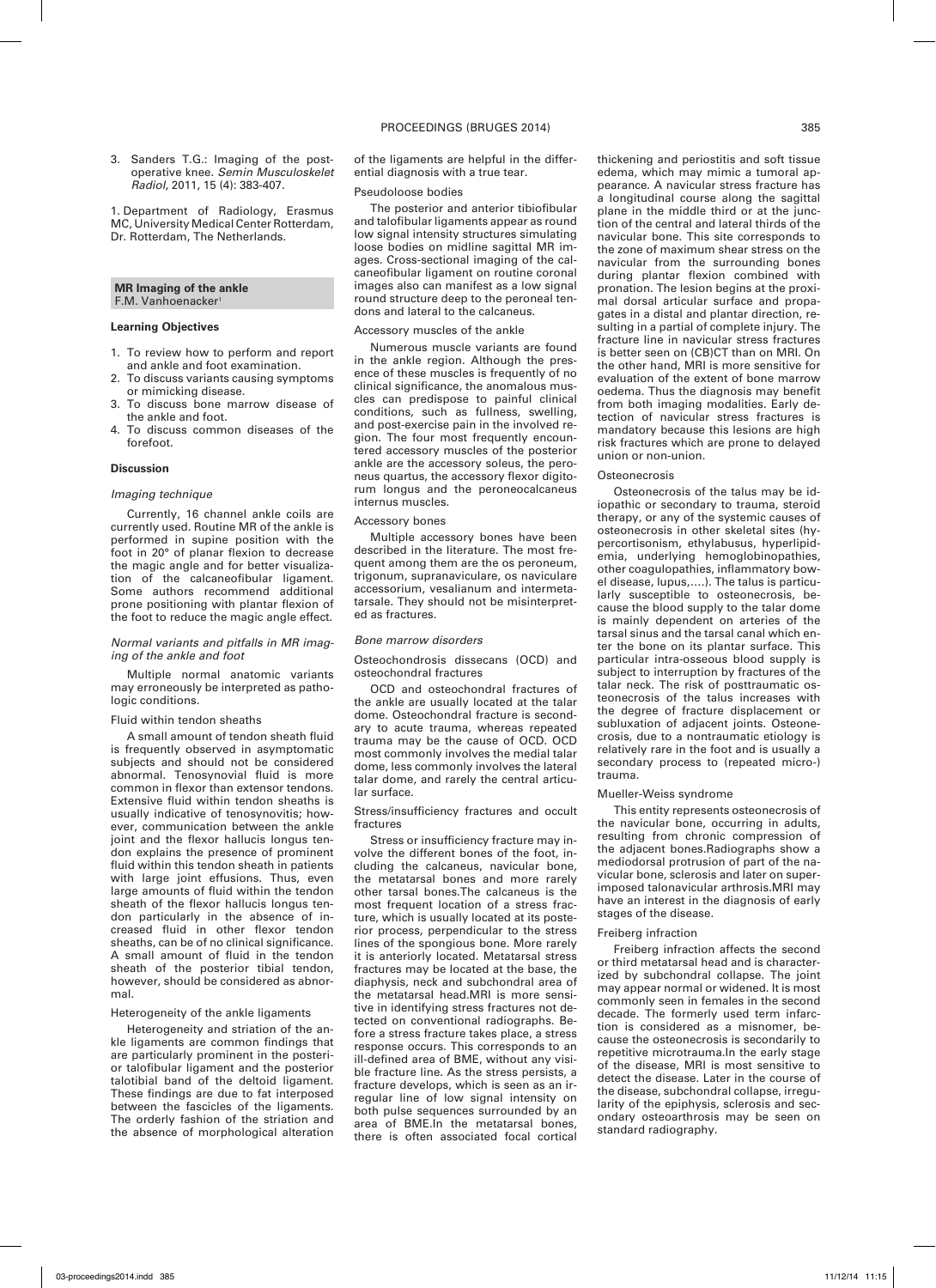## Painful sesamoid syndrome

"Sesamoiditis" does not correspond to a true inflammation. It is a chronic condition, characterized by pain in the sesamoid region of the first metatarsal bone.It pathogenesis is still debated. Previously, it was believed that the condition starts by an interruption of the blood supply to bone, ultimately resulting in microfracture and collapse. According to others, repetitive trauma is the leading cause, secondarily resulting in an ischemic process of the bone. Therefore, this condition is referred in the literature with dif-<br>ferent terminology. such as ferent terminology, such as<br>osteochondritis or osteochondrosis  $o<sub>st</sub>$   $o<sub>ch</sub>$  or  $o<sub>ch</sub>$ stress fracture and osteonecrosis of the sesamoid.In reality, these conditions seem to be all part of the same disease spectrum, with chronic repetitive stress acting as the primum movens. Indeed, the sesamoids are subjects to forces exceeding three times the body weight during each cycle of normal gait. The tibial sesamoid receives most of this force because of its position directly under the first metatarsal head, and therefore it most frequently affected.

This microtraumatic hypothesis, regarding its etiology is further supported by the frequent occurrence of "sesamoiditis" in (young) women wearing highheeled shoes. Other predisposing factors aggravating stress on the sesamoids are dancing or sports, and a cavus foot. MR imaging findings include decreased signal intensity on T1-weighted images and increased signal intensity on (fat suppressed) T2-weighted images or STIR. Associated soft tissue abnormalities include tendonitis, synovitis and bursitis. Initially, radiographs are negative, but late findings consist of microfracture, cortical irregularity, cyst formation, collapse of bone and increased density. These late changes may be demonstrated on (CB)CT as well. As the process heals, residual sclerosis may persist and may cause a low signal intensity on T2-weighted imanne

## *Other forefoot abnormalities*

## Morton's neuroma (fibroma)

The term Morton's neuroma is a misnomer, because it is not a true tumor but represents perineural fibrosis around the interdigital nerve associated with pain and paresthesia on standing or compression of the metatarsal heads. Therefore, Morton's fibroma is the preferred terminology.It is typically located in between the metatarsal heads on the plantar side of the transverse intermetatarsal ligament.On MR Imaging, a typical Morton's neuroma is isointense to muscle on T1 weighted images and homogeneously or heterogeneously hypointense to fat on T2-weighted images.Lesions less than 5 mm in diameter are usually asymptomatic.

## Bursitis about the forefoot

The differential diagnosis of Morton's neuroma includes a distended intercapitometatarsal and subcapitometatarsal bursitis. Distention results from (micro-) trauma or friction, inflammatory arthritis or infection. Differential diagnosis can easily be obtained by analysis of their specific topography. Intercapitometatarsal bursitis is best visualised on T2 weighted MR images as a fluid filled structure between the metatarsal heads, on the dorsal side of the transverse intermetatarsal ligament. It can compress the interdigital nerve when the bursa exceeds a diameter of 3 mm. Subcapitometatarsal bursitis is an adventitial bursitis located underneath the metatarsal heads. It may be irregularly delineated, which supports its pathogenesis due to chronic friction. Subcapitometatarsal bursitis located underneath the metatarsal heads 1 and 5 are often found in asymptomatic patients, whereas location at the metatarsal heads 2 and 3 are often symptomatic. Other imaging features that may correspond with symptoms are T2-hyperintensity and larger size (more than 14 mm). Both bursae may show (peripheral) enhancement after intravenous contrast administration.

#### **References**

- 1. Vanhoenacker F., Van Dyck P., Gielen J., de Schepper A., Parizel P.M.: Musculoskeletal system. In*: Clinical MR imaging: a practical approach.* Edited by Reimer P. Printed by Springer, Berlin, 2010, pp 265-356.
- 2. Le Correller T., Cohen M., Champsaur P.: Imagerie de l'avant-pied. In*: Imagerie Ostéoarticulaire.* Edited by Bousson V., Champsaur P. Printed by la Société Française de Radiologie, Paris, 2012, pp 215-222.

1. Department of Radiology, AZ Sint-Maarten, Duffel-Mechelen, University Hospital Antwerp, University of Ghent, Faculty of Medicine and Health Sciences.

#### **Social Media in Radiology – Part I What do they mean for radiology?** E.R. Ranschaert<sup>1</sup>

Social media are defined as a "group of Internet-based applications that build on the ideological and technological foundations of Web 2.0, and that allow the creation and exchange of user-generated content". The evolution of the rather static structure of the Web 1.0 version of the Internet to the more dynamic architecture of Web 2.0 opened the gates for greater participation of all users by enabling them to generate and share content. The number of users of social media has steadily risen over the past few years: as of January 2014, 74% of all online adults use social networking websites. Facebook is the most popular site, followed by LinkedIn, Pinterest, Twitter and Instagram. By the end of 2013 Facebook had 1,23 billion active users worldwide, of which 757 million login on a daily basis. This tremendous growth in the use of social media has led to radical paradigm shifts in the ways we communicate, collaborate, consume and create information. Technology allows virtual anyone to disseminate information to a global audience, almost instantaneously. New forms of collaboration are being created, making us witness of an emergent "Collective Intelligence". Social media also have a significant impact on medicine, for example the way peers and physicians (including radiologists) communicate with each other. Radiologists are now able to quickly publish and search for information in tweets, blog posts or digital documents through online social networking services. It's important for health care professionals to be well informed about this new technology; they need tips to enhance their use of social media, to avoid pitfalls and to uphold their professional values. For example they should consider separating personal and professional online content and they should respect patient privacy and confidentiality by avoiding posting identifiable patient information online.

Through social media many barriers to enhance (international) collaboration between radiologists have been removed: media in all kinds of formats – even radiological images - can be shared, the latest news, articles and conferences can be discussed online, and professional help or expertise is available from a virtual community of radiological experts. The information obtained during scientific congresses can be discussed in real time, locally or on distance. Educational material can easily be stored and shared and several platforms are available to develop peer interaction and case sharing. Scientific network sites like Research-Gate, BiomedExperts and other allow researchers to discuss ideas and share scientific information with like-minded colleagues and radiologists. Such networks make it possible to create "virtual labs" with common libraries and collaborative groups, which is becoming an indispensable part of the research process.

Patients themselves are also increasingly using social media to find or discuss health-related information, and they want to be better connected to their physician(s). Already about 16% of Facebook users are posting reviews of medications, treatments and doctors. On the other hand, when looking for health related information, social media users seem to prefer posts by doctors to any other groups. Radiologists can also use social media to become more engaged and "visible" in the health care delivery process. It offers them the opportunity to share their expertise not only with peers but also with patients, which might result in better patient care and a change of the old stereotype image of the "disengaged radiologist". Some people are of opinion that image interpretation is an aspect of medicine that could be performed by collective intelligence. "Crowdsourcing" platforms such as CrowdMed are already being used quite extensively. Patients with an uncommon disease can post information and questions about their disease online, including radiological examinations and findings. A registered crowd of both non-physicians and physicians ("medical detectives") is invited to com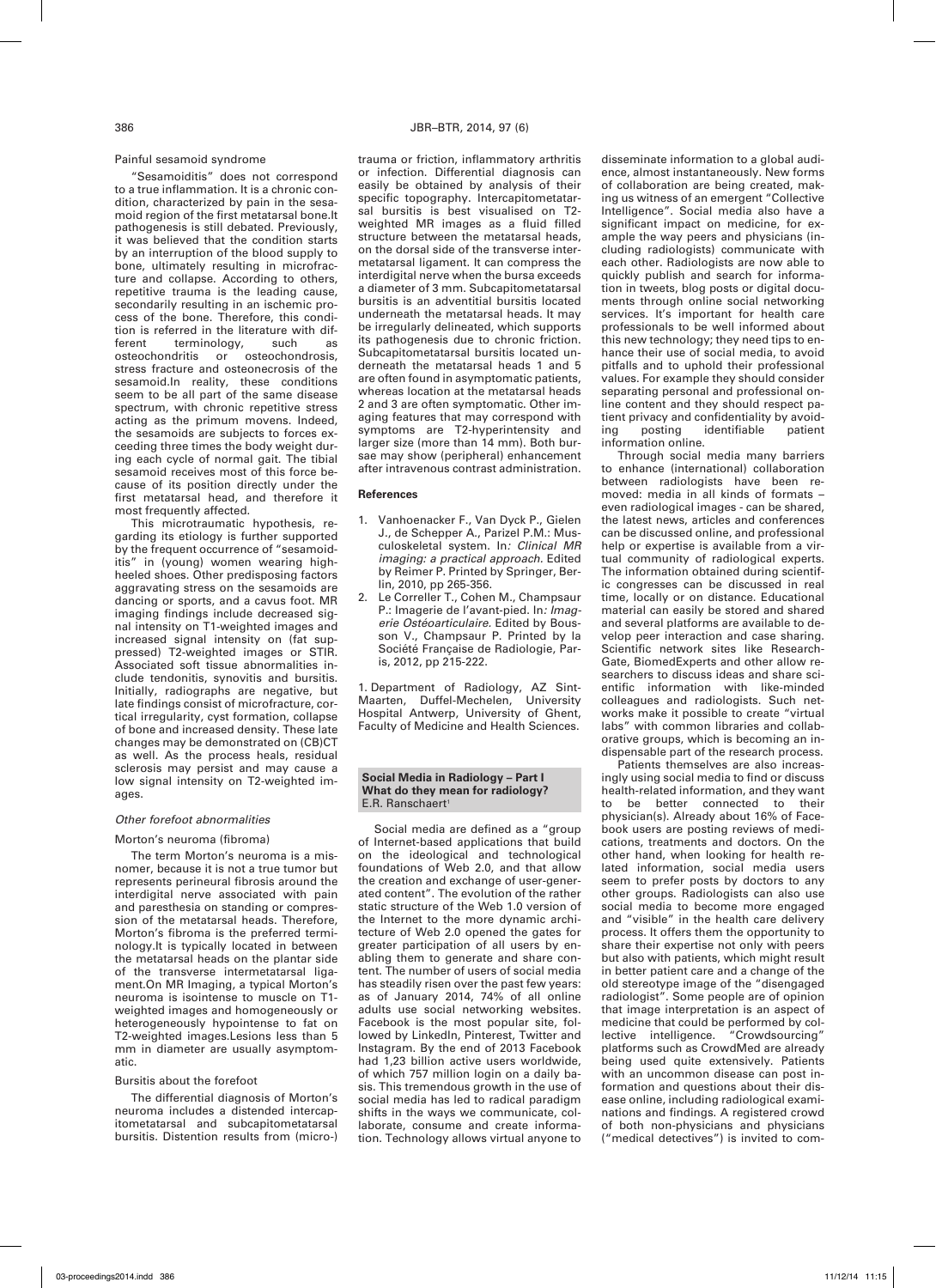ment on each case, and with support of a computer algorithm a list of the most probable diagnosis is generated. The most successful medical detectives are awarded. This illustrates the fact that today patients aren't only able to do their "own search" on the Internet, but also to make use of the social media crowd to help finding the right diagnosis - a phenomenon that should be taken into account and is probably irreversible. More research should be done however to evaluate the efficiency and accuracy of crowdsourcing health care and radiology, and radiologists should reflect on how to deal with these on-going changes in medicine.

## **Conclusion**

The presence of social media is affecting all patients and medical professionals worldwide, offering both risks and opportunities. Social media give radiologists a chance to enhance collaboration and training, and to relate to the patients better and more closely. Digital medical communication is a potentially powerful tool, but a good balance is needed to achieve a "meaningful use of social media". Radiologists have to be trained to prepare for the future and to become more active in the era of digital health.

#### **References**

- Meskó B.: Social Media in Clinical Practice. Springer-Verlag, 2013, p 2.
- 2. Matthews G. Radiologists & Social Media – a Scan. Available at: http://www.slideshare.net/WCG-World/radiologists-and-social-mediaa-scan. Accessed September 5, 2014.
- 3. Choy G., Pomerantz S.R.: How to become a better and more productive radiologist using social Media. Available at: http://www.slideshare.net/ garrychoy/social-media-for-radiologists-how-to-become-more-productive-using-social-media-in-radiology. Accessed September 5, 2014.

1. Department of Radiology, Jeroen Bosch Ziekenhuis, 's-Hertogenbosch, the Netherlands.

**Imaging of the shoulder: US, CTarthrography and (MR)-arthrography** F.M. Vanhoenacker<sup>1</sup>

## **Learning Objectives**

- 1. To discuss the imaging features of shoulder diseases.
- 2. To review the main indication of each imaging modality.
- 3. To discuss the merit of each imaging modality .

## **Discussion**

#### *Ultrasound*

In experienced hands, US has a similar accuracy as conventional MRI for full and partial thickness tears, but has a lower accuracy than MR arthrography for evaluation of undersurface partial thickness tears. Other limitations of ultrasound are evaluation of labroligamentous lesions, osteochondral lesions and lesions of the biceps pulley. Advantages compared to MRI are the low cost, dynamic capabilities and precise guidance of injections.

## *(MR)-arthrography*

Conventional MR has an equal moderate accuracy than US for evaluation of partial thickness tears. Small calcifications are less well evaluated on MRI than on US and plain films. Direct MR arthrography is highly accurate in the diagnosis and staging of full-thickness rotator cuff tears and is accurate in the diagnosis of articular-sided partial-thickness tears. It is the preferred technique to evaluate muscle atrophy and fatty infiltration. The performance of indirect MR arthrography on 3 T has been revisited recently. For evaluation of shoulder instability, direct MR arthrography is regarded as the best technique.

## *CT-arthrography*

It remains the best standard for evaluation of small bony Bankart lesions. In case of claustrophobia or other contraindications for MRI, CT-arthrography may be a useful alternative for MR Arthrography. It is not accurate for evaluation of partial thickness rotator cuff tears at the bursal side. It may also be useful in postoperative shoulder.

## **References**

- 1. de Jesus J.O., Parker L., Frangos A.J., Nazarian L.N.: Accuracy of MRI, MR arthrography, and ultrasound in the diagnosis of rotator cuff tears: a meta-analysis. *AJR Am J Roentgenol*, 2009, 192 (6): 1701-1707. doi: 10.2214/ AJR.08.1241.
- 2. Lee J.H., Yoon Y.C., Jee S.: Diagnostic performance of indirect MR arthrography for the diagnosis of rotator cuff tears at 3.0T. *Acta Radiol*, 2014 Jun 17. pii: 0284185114537817.
- 3. Waldt S., Bruegel M., Mueller D., Holzapfel K., Imhoff A.B., Rummeny E.J. Woertler K.: Rotator cuff tears: assessment with MR arthrography in 275 patients with arthroscopic correlation. *Eur Radiol*, 2007, 17 (2): 491- 498.
- 4. Acid S., Le Corroller T., Aswad R., Pauly V., Champsaur P.: Preoperative imaging of anterior shoulder instability: diagnostic effectiveness of MDCT arthrography and comparison with MR arthrography and arthroscopy. *AJR Am J Roentgenol*, 2012, 198 (3): 661-667.

1. Department of Radiology, AZ Sint-Maarten, Duffel-Mechelen, University Hospital Antwerp, University of Ghent, Faculty of Medicine and Health Sciences.

## **Elbow MRI** I.D. Lyburn<sup>1</sup>

The elbow is a complex joint comprising 3 articulations: radiocapitellar, ulnohumeral, and radioulnar which allow a combination of flexion, extension, pronation and supination of the forearm. Highresolution MRI evaluation of osseous and soft-tissue structures, including ligaments, tendons, nerves, and muscles is achievable – a wide spectrum of pathology may be demonstrated and assessed (1).

Multiple imaging techniques and pulse sequences are described in the literature many suggesting use of surface coils with imaging in 3 planes. Contrast enhancement and arthrography may be utilized (1-2).

MRI is the modality of choice for the detection of radiographically occult fractures. Bone marrow oedema can help to define mechanisms and discrete patterns of injury, encountered in both professional and recreational athletes. Bone marrow oedema may been seen in both lateral epicondylitis (tennis elbow) and medial epicondylitis (golfers elbow) – its presence should lead to close review of adjacent tendons and ligaments (1-2).

Types of bone injury include osteochondritis dissecans and osteochondral defects (OCDs). Osteochondritis dissecans is a form of avascular necrosis usually affecting the capitellum typically seen as diffuse abnormal T2 hyperintensity and T1 hypointensity. OCD is an acquired focal lesion of bone and cartilage, most often affecting the capitellum related to repetitive valgus stress. It typically affects 12-16 year olds and is an intermediate to low T1 signal subchondral lesion with or without demonstrable overlying cartilage injury (Fig. 1). Fluid undercutting the fragment indicates instability. Unstable OCD, osteoarthritis, or fractures can result in intra-articular loose bodies – MRI may be very valuable in the detection of these. In the presence of an effusion arthrography is often not necessary.

4 major muscle groups: medial, lateral, anterior, and posterior can be evaluated. Common flexor and extensor injuries are often associated with trauma to adjacent ligaments and are best visualized on coronal images. Rupture of the distal biceps tendon (anterior group) is recognized by absence of the low signal tendon at the radial tuberosity insertion site (3).

The ulnar (medial) collateral ligament is composed of anterior, posterior, and transverse bands and acts mainly as a restraint to valgus stress at the elbow – it is most commonly injured in overhead throwing, such as pitching in baseball. The radial (lateral) collateral ligament complex including the lateral ulnar collateral ligament acts as the major counterpoint to varus stress. Partial tears are seen as increased T2 signal within the ligament, which may be thickened or thinned.

The 3 major nerves: ulnar, radial, and median are best visualized when surrounded by fat. Abnormal nerves can have a variety of appearances, including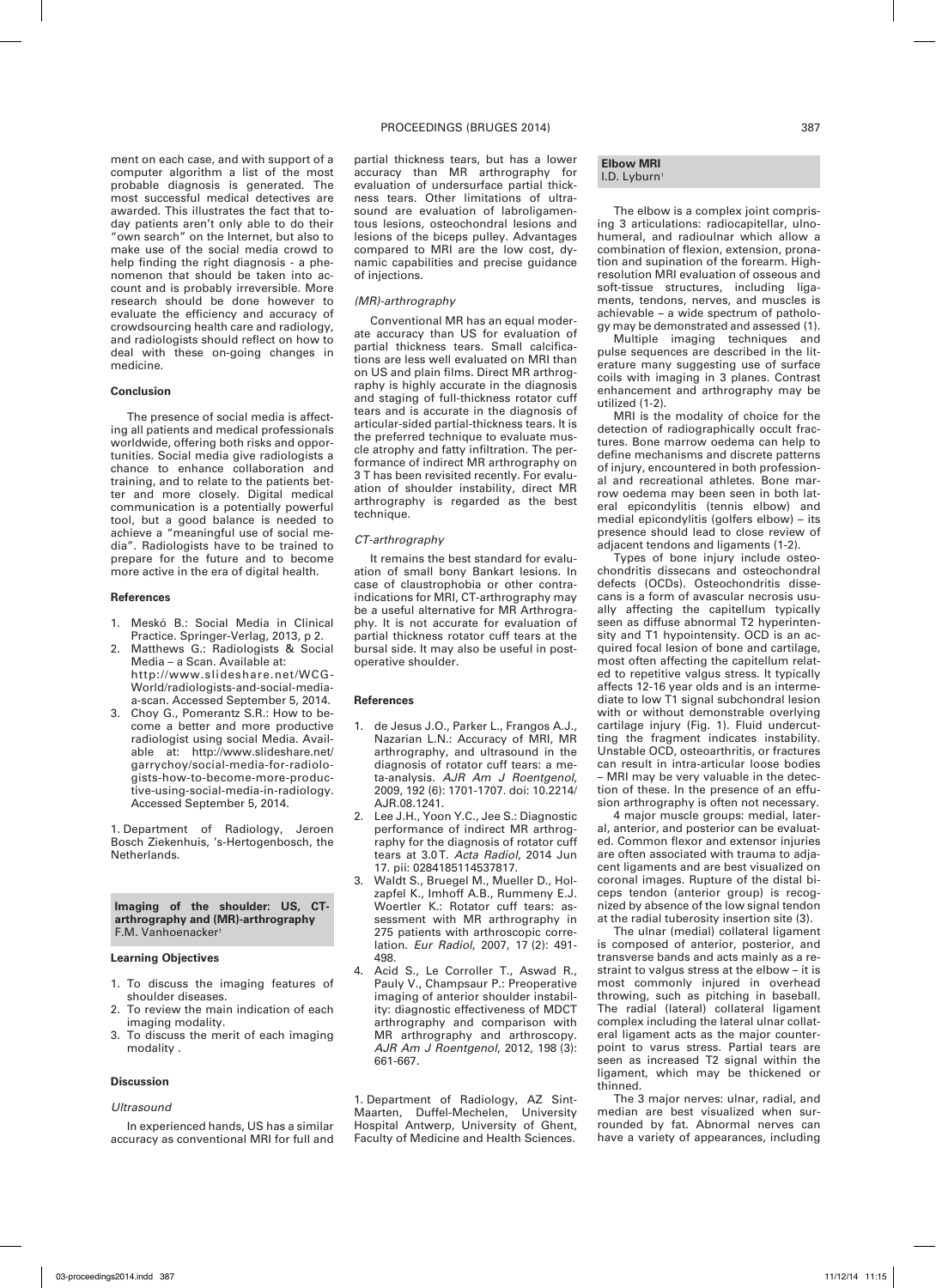

Fig. 1. — Cartilage fissuring in an osteochondral lesion of the capitellum– low signal on T1 sagittal image and high signal on axial PD fat saturation image.

focal or diffuse enlargement, high T2 signal, swelling and indistinct fascicular delineation. The ulnar nerve is the largest, most superficial, and most frequently injured (1-3).

Synovitis of the elbow can occur as a result of infectious, inflammatory, or posttraumatic conditions. In subjects with rheumatoid arthritis, bony erosions and T2-hyperintense pannus may also be present. Abnormal fluid collections may be seen most commonly at bicipitoradial and olecranon bursae (1-2).

Elbow MRI is a valuable, noninvasive method of evaluating a range of conditions including radiographically occult fractures, loose bodies, epicondylitis, osteochondral conditions, neuropathies and synovial disorders (1-3).

#### **References**

- Dewan A.K., Chhabra A.B., Khanna A.J., Anderson M.W.: Brunton LM. MRI of the elbow; techniques and spectrum of disease: AAOS exhibit selection. *J Bone Joint Surg Am*, 2013, 95 (14): e99 1-13.
- 2. Sampath S.C., Sampath S.C., Bredella M.A.: Magnetic Resonance Imaging of the Elbow. A Structured Approach. *Sports Health*, 2013, 5 (1): 34-49.
- Kijowski R., Tuite M., Sanford M.: Magnetic resonance imaging of the elbow: part II. Abnormalities of the ligaments, tendons, and nerves. *Skeletal Radiol*, 2005, 34 (1): 1-18.

1. Cobalt Imaging Centre, Thirlestaine Road, Cheltenham GL53 7AS, UK.

**Imaging of Soft Tissue Pseudotumours (Honorary Lecture dedicated to the memory of professor Arthur M. De Schepper)** F.M. Vanhoenacker

## **Learning Objectives**

1. To become familiar with the normal anatomy.

- 2. To be able to identify normal variants. 3. To appreciate the range of pitfalls that
- may simulate Soft Tissue Tumours.

#### **Discussion**

Mimickers of the soft tissue tumours belong to a large and heterogeneous group of disorders, varying from normal anatomic variants, and other pitfalls such as inflammatory and infectious lesions, post-traumatic lesions (Fig.1), skin lesions, nonneoplastic vascular lesions, metabolic disorders (crystal deposition disease, amyloidosis) and miscellaneous disorders (Geyser phenomenon in longstanding rotator cuff disease, Baker's cyst, elastofibroma dorsi, pseudohypertrophy of the lower leg due to neurogenic compression…). Classification of these pseudotumours remains still a matter of debate. Many of these lesions are reactive or self-limiting without the need for further investigation or significant intervention. The imaging approach is often very similar to the approach of "true" soft tissue tumoural counterparts.

Knowledge of the normal anatomy and existence and common presentation of these diseases, in combination with the relevant clinical findings (clinical history, location, skin changes), enables the correct diagnosis in most cases, thereby limiting the need for invasive procedures. Biopsy should be performed in doubtful cases.

## **References**

- 1. Vanhoenacker F.M., Eyselbergs M., Van Hul E., Van Dyck P., De Schepper A.M.: Pseudotumoural soft tissue lesions of the hand and wrist: a pictorial review. *Insights Imaging*, 2011, 2 (3): 319-333. Epub 2011 Feb 25.
- 2. Van Hul E., Vanhoenacker F., Van Dyck P., De Schepper A., Parizel P.M.: Pseudotumoural soft tissue lesions of the foot and ankle: a pictorial review. *Insights Imaging*, 2011, 2 (4): 439-452. Epub 2011 May 1.
- 3. De Schepper A.M., Bloem J.L.: Soft tissue tumors: grading, staging, and tissue-specific diagnosis. Top Magn Reson Imaging, 2007, 18 (6): 431-44. doi: 10.1097/rmr.0b013e3181652220.

1. Department of Radiology, AZ Sint-Maarten, Duffel-Mechelen, University Hospital Antwerp, University of Ghent, Faculty of Medicine and Health Sciences.



Fig. 1. — Intramuscular hematoma in the right thigh. Coronal Fatsuppressed T2-Weighted image shows heterogeneous signal of the lesion, due to blood degradation product of different age. A faint peripheral hemosiderin rim is seen (black arrows).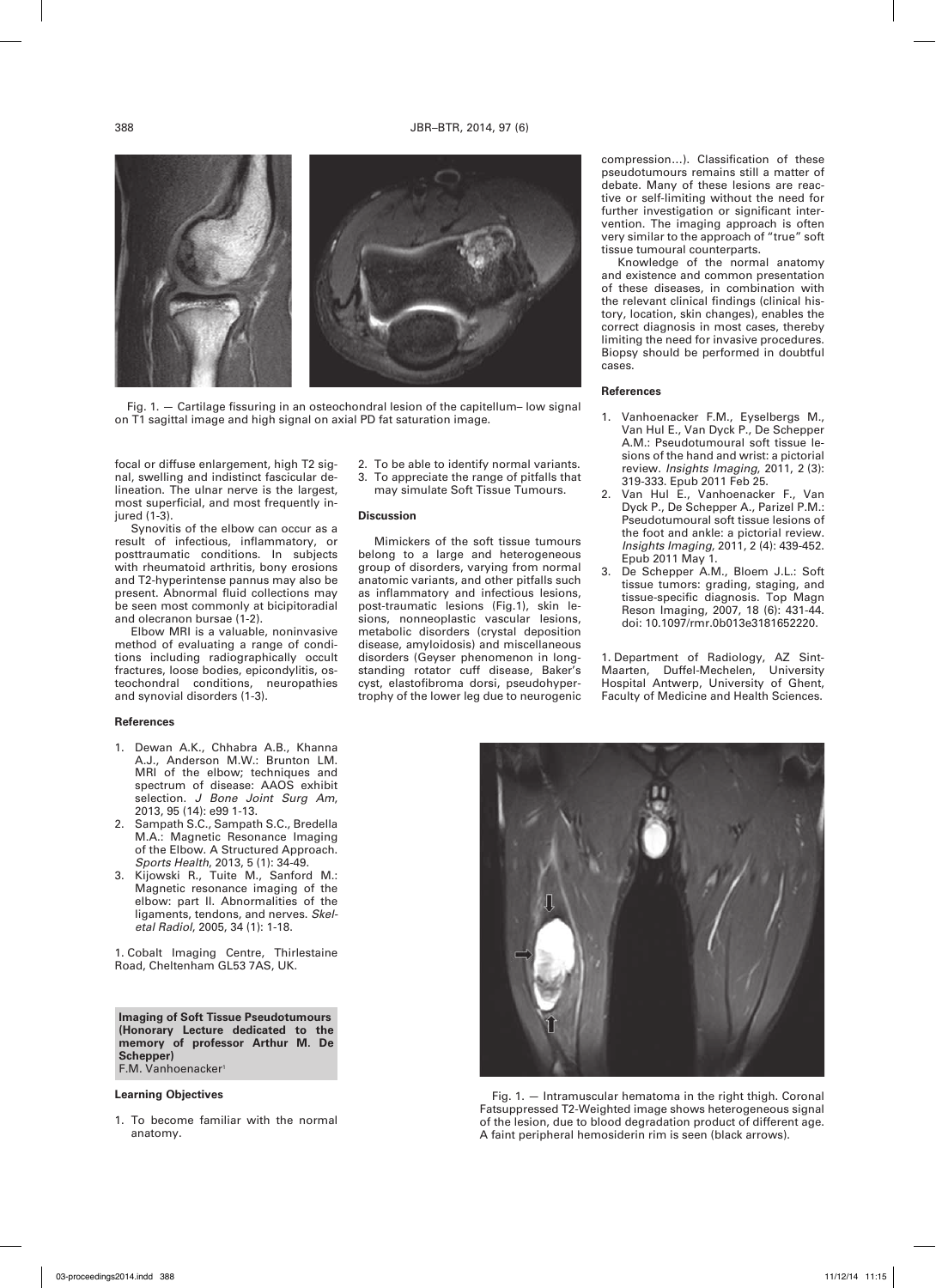## **Staging of MSK Sarcoma** A. Navas. H. Bloem<sup>1</sup>

Staging of MSK sarcoma encompasses determination of local tumor extent and identification or exclusion of distal spread. This information is a requisite for treatment planning. MRI has gained a prominent position in the diagnosis and in local staging and should be performed before the lesion is sampled. The MR protocol for bone and soft tissue sarcoma can be the same. We use routinely contrast at the baseline and in the workup of musculoskeletal tumors.

Surgery is the cornerstone of the treatment strategy. The biologic aggressiveness of the sarcoma, indicated by histologic grading, is the key factor in the selection of the surgical margins required to achieve local control. Four different surgical procedures, implying four different margins, are recognized: intralesional, marginal, wide and radical. Local staging gives the answer to the question how a required tumor-free margin can be achieved. Both these factors, grade and local extent, are used in the staging system of the Musculoskeletal Tumor Society (1).

The local staging of a primary bone tumor can be divided into determining its intramedullary (extent of bone marrow involvement, epiphyseal involvement and skip metastasis) and extramedullary (joint involvement, muscle compartmental involvement and neurovascular bundle involvement) extent. Local staging of soft tissue sarcomas is divided into lesions that are intracompartimental and extracompartimental. The designation of intracompartimental indicates the lesion remains confined to the compartment of origin and has not crossed a major fascial septae dividing anatomic compartments.

Surgery is often used in combination with other forms of treatment such as chemotherapy and radiotherapy. The role of imaging in monitoring the effect of neoadjuvant (prior to surgery) therapy is also key essential. Information obtained from these imaging studies is also used in local staging before surgery. The dynamic contrast-enhanced magnetic resonance imaging plays therefore an important role in monitoring the response to local or systemic chemotherapy since it can identify and quantify the proportion of therapy-induced necrosis and residual viable tumor. This may have an impact in prognosis, modification of neoadjuvant (presurgical) treatment protocols and planning the surgery. Thus, local staging is typically based on multiple imaging studies taken at different points in time. The surgeon and radiologist should confer, when planning the customized surgical procedure, to make sure that all relevant information is used for the best outcome (2)

Musculoskeletal sarcomas metastasizes first to the lungs and other bones. Multidetector row CT (MDCT) is the most sensitive modality for detecting pulmonary metastasis (3). Tc-99m MDP skeletal scintigraphy is traditionally the modality

## PROCEEDINGS (BRUGES 2014) 389

employed for the detection of distant osseous metastasis and bone marrow in detecting diffuse spread of Ewing's sarcoma. FDG-PET CT and whole body MRI, both show promise for efficient and earlier detection of distal osseous and soft tissue metastasis. Nevertheless, more additional studies evaluating their performance on metastasis, their costeffectiveness and their effect on patient outcome are needed.

## **Conclusion**

The selection of appropriate imaging techniques for the evaluation of a patient with a suspected MSK tumor is crucial for accurate local staging. MR imaging is the imaging technique of choice for local staging for its exquisite anatomic detail. MR imaging plays also an important role in monitoring the response to local or systemic therapy. This may have an impact in prognosis and in planning the surgery.

## **References**

- 1. Ennecking W.F., et al.: A system for the surgical staging of musculoskeletal sarcoma. *Clin Orthop Relat Res*, 2003, 415: 4-18.
- Verstraete K.L., et al.: Bening and malignant musculoskeletal lesions: dynamic contrast-enhanced MR imaging-paramagnetic "first pass" images depict tissue vascularization and perfusion. *Radiology*, 1994, 192: 835-843.
- 3. Grampp S., et al.: Spiral CT in the lung in children with malignant extrathoracic tumors: distribution of ben-

ing vs. malignant pulmonary nodules. *Eur Radiol*, 2000, 10: 1318-1322.

1. Leiden University Medical Center, Leiden. The Netherlands.

## **Imaging bone tumors** K. Verstraete

The majority of bone tumors can be detected on plain radiography. The age of the patient, location of the tumor in a bone and history of a pre-existing bone abnormality should be included in determining the likely diagnosis. Careful analysis of the pattern of bone destruction, periosteal reaction and matrix mineralisation allow for characterization of most bone tumors and differentiation from pseudotumors. CT may be useful for osteoid osteoma and fibrous dysplasia, and MRI is the best imaging technique for further diagnosis and staging by displaying tumor composition and extent of bone marrow involvement, including skip lesions, presence and extent of extraosseous soft tissue mass, and involvement of neurovascular bundle, muscle compartments and adjacent joint. This allows to find the best biopsy and surgical approach.

To evaluate local control of disease and for detection of local recurrence, MRI is usually the best imaging technique.

## **Reference**

1. De Coninck T., Jans L., Sys G., Huysse W., Verstraeten T., Forsyth R., Poffyn

Fig. 1. — Sagittal T1 image of the knee after intravenous gadolinium contrast agent administration. Remark the septal enhancement and the non-enhancing hyaline components of this chondrosarcoma. The dynamic contrast-enhanced MR study showed more than 3 times faster and higher enhancement than muscle tissue.

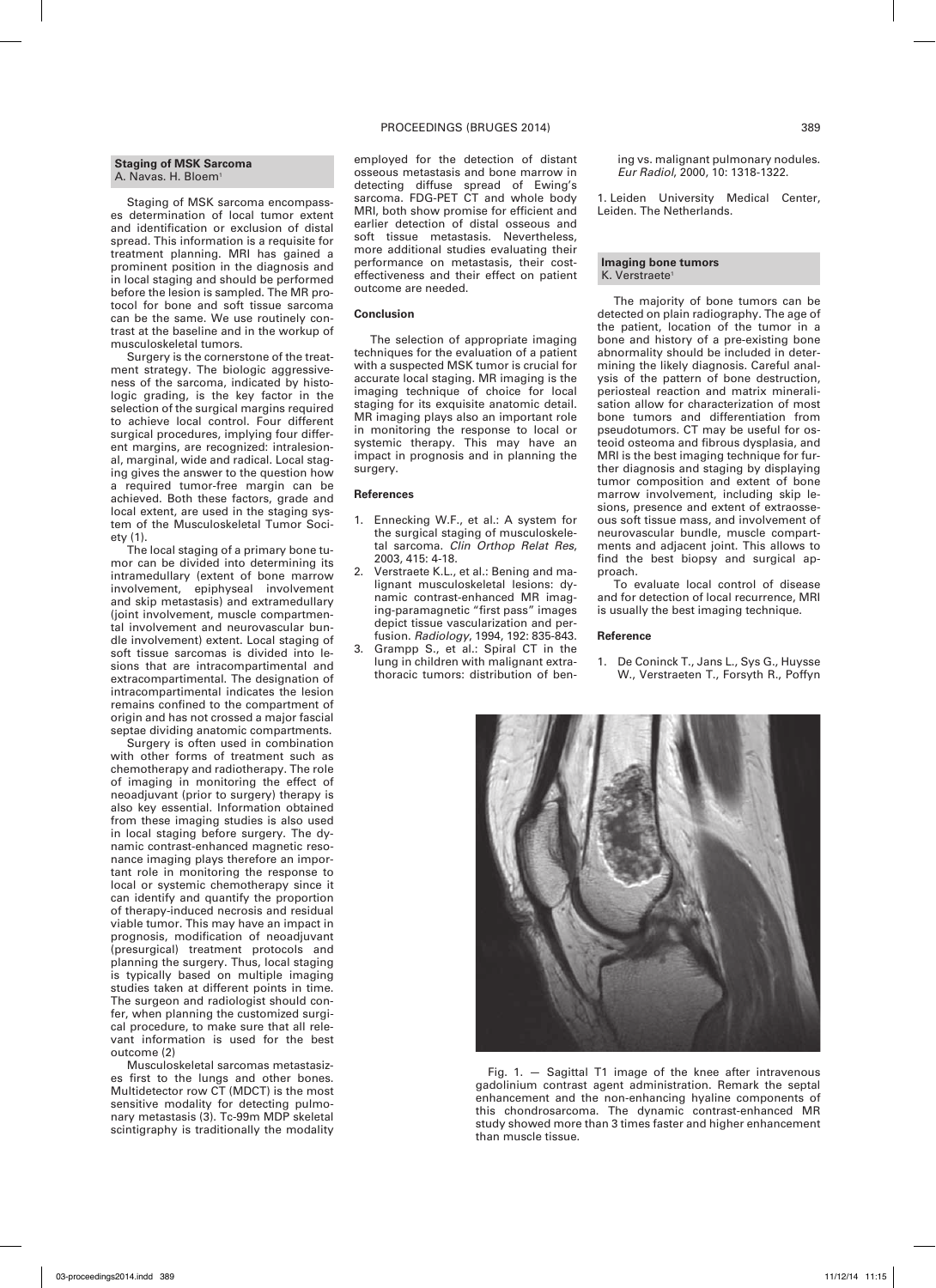B., Verstraete K.: Dynamic contrastenhanced MR imaging for differentiation between enchondroma and chondrosarcoma. *European radiology*, 2013, 23 (11): 3140-3152.

1. Department of Radiology and Medical Imaging, Ghent University Hospital, Ghent, Belgium.

## **Imaging of musculoskeletal metastases** A. Navas, H. Bloem<sup>1</sup>

Musculoskeletal metastases are unfortunately common. The frequency with which they are detected varies considerably with the type of tumor as well as with the (imaging) methodology used for their detection. In general, the prognosis for patients presenting with bone metastasis is poor. However patients with fewer metastases or solitary lesions appear to have a better outlook than those with multiple metastatic deposits. Bone scintigraphy is the most common imaging techniques used for imaging the musculoskeletal metastases, but it has limitations. PET-CT and whole body MRI, both show promise for efficient and earlier detection of distal osseous and soft tissue metastasis. Since PET-CT and whole body MRI have different strengths and weakness, their roles in tumor staging may be complementary. Nevertheless, more additional studies evaluating their performance on metastasis, their costeffectiveness and their effect on patient outcome are needed. CT is used in bone metastasis to determine chance of fracture.

### **Conclusion**

Imaging of musculoskeletal metastasis reflects specific tumor-host interaction. Since the different imaging techniques have strengths and weakness, their roles in tumor staging may be complementary. More additional studies evaluating their performance on metastasis, their costeffectiveness and their effect on patient outcome are needed.

1. Leiden University Medical Center, Leiden. The Netherlands.

## **MRI of the musculoskeletal system with fat-saturation: How to make the best of it?** B. Vande Berg

Fat-saturated sequences are obtained in almost all standard MR imaging protocols of the musculoskeletal system (MSK). Numerous fat-saturated sequences are available and differ in many aspects including technique to saturate fat signal, signal to noise ratio, sensitivity to field inhomogeneities and sensitivity to gadolinium-induced changes in relaxation time (Table I) (1, 2).

*Table I. — Differences between STIR, fat-sat intermediate-weighted and Dixon sequences.*

|                          | <b>STIR</b>                            | Fat sat SE<br>sequence                   | Dixon Method                           |
|--------------------------|----------------------------------------|------------------------------------------|----------------------------------------|
| Fat-saturation           | Inversion<br>time in pulse<br>sequence | Selective<br>saturation of fat<br>signal | Opposition of fat and<br>water protons |
| Signal-to-noise<br>ratio | limited                                | High                                     | high                                   |
| Field<br>inhomogeneities | Low sensitivity                        | High sensitivity                         | Low sensitivity                        |
| T1 contrast              | Very limited                           | Compatible                               | compatible                             |
| T <sub>2</sub> contrast  | dominant                               | Compatible                               | compatible                             |



Fig. 1. — Increased sensitivity for lesion detection with fat saturation. (A) On SE T1 weighted image, areas of increased signal intensity are seen in the anterior aspect of several vertebral bodies (arrows in A). No other changes are detected. (B) On the corresponding fat-saturated water-sensitive MR images, multiple areas of increased signal intensity are detected and demonstrate active inflammatory enthesopathies.

As a main advantage, fat-saturation is associated with increased sensitivity for lesion detection on water-sensitive sequences in all components of the MSK system including cartilage, muscles, tendons and marrow. Lesion conspicuity is generally increased due to the decreased signal intensity of the normal adjacent tissues. When an adequate fat-saturated sequence is obtained after gadolinium intra-venous injection, it usually provides (intra-articular or intravenous) better detection of signal intensity enhancement than the conventional SE T1-weighted sequence.

Consequent to this increase in sensitivity for lesion detection, fat-saturated sequence usually show decreased specificity for lesion characterization which is related to a narrowed range of signal intensity of abnormal tissue in comparison to SE T2-weighted sequences. As an example, SE T2-weighted sequence is superior to fat-saturated water-sensitive sequences for the differentiation of pure water from hydrated tissue or of marrow edema from red marrow. Fat saturated SE T1 sequences may contribute to lesion characterization in differentiating fat from hemorrhage. The use of fat saturation is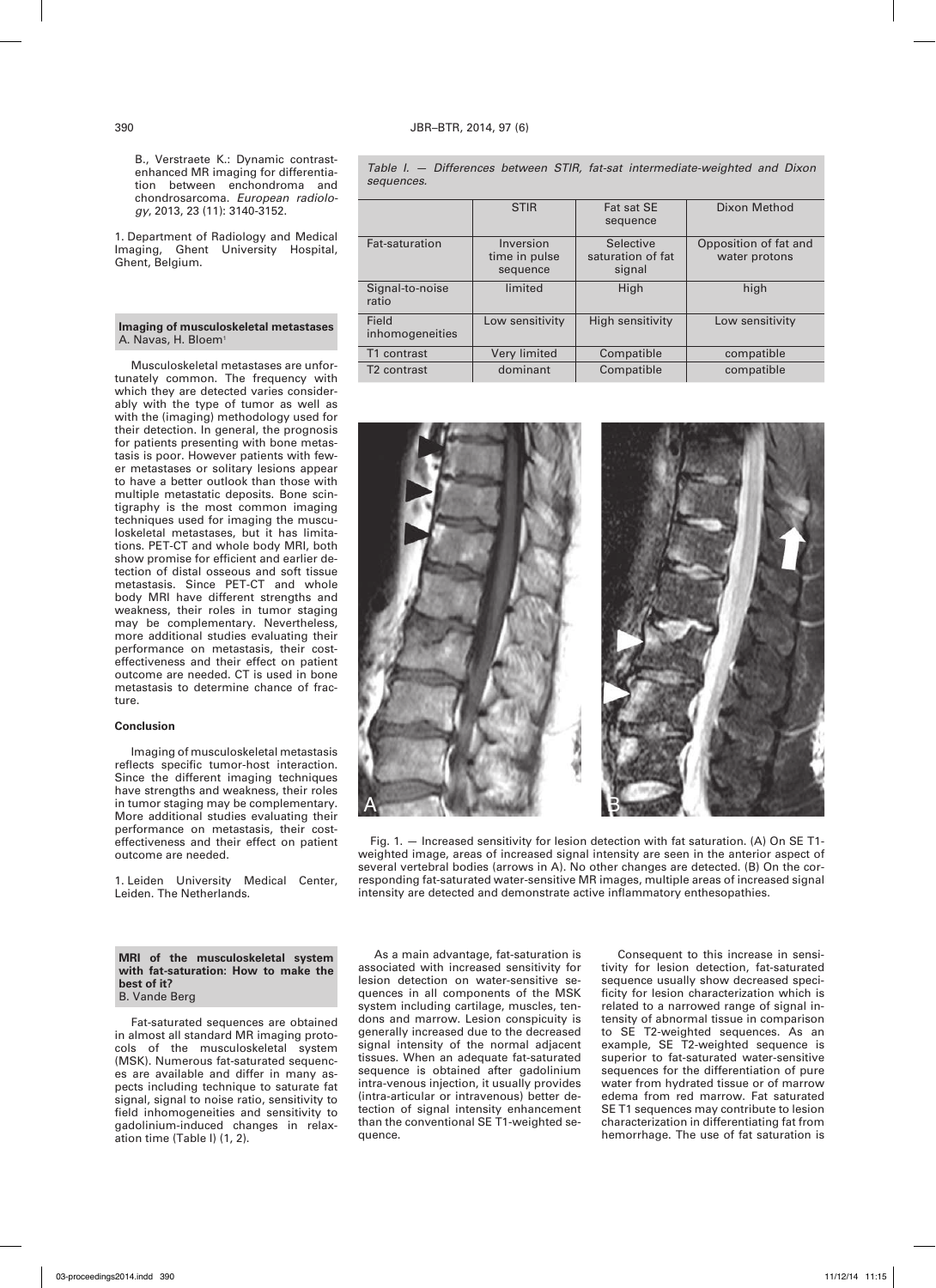## PROCEEDINGS (BRUGES 2014) 391



Fig. 2. — Decreased specificity for lesion characterization with fat-saturation. (A) Fat saturated fluid-sentive sagittal image of the knee after knee trauma demonstrates a subchondral area of increased signal intensity. The lesion is non specific but compatible with a marrow contusion. (B) The corresponding T2-weighted SE image demonstrates a line of low signal intensity (arrow) indicative of an impaction fracture.

associated with loss of anatomic landmarks, better seen on SE T1-weighted sequences.

In conclusion, fat-saturated sequences must be widely used for optimized lesion detection. Standard T2-weighted SE sequence should be obtained when lesion characterization is temptated.

## **References**

- 1. Delfaut E.M., Beltran J., Johnson G., Rousseau J., Marchandise X., Cotten A.: Fat-suppression in MR imaging: techniques and pitfalls. *Radiographics*, 1999, 19 (2): 373-382.
- 2. Del Grande F., Santini F., Herzka D.A., Aro M.R., Dean C.W., Gold G.E., Carrino J.A.: Fat-suppression techniques for 3-T MR imaging of the musculoskeletal system. *Radiographics*, 2014, 34 (1): 217-233.

1. Department of Radiology IREC Cliniques universitaires Saint-Luc 10 avenue Hippocrate, 1200 Brussels Belgium.

## **FDG PET/CT in musculoskeletal malignancy** I.D. Lyburn<sup>1</sup>

Positron emission tomography/computed tomography (PET/CT) has a number of roles in the management of patients with musculoskeletal malignancy. Information of particular benefit to patient management is yielded when findings are correlated with comprehensive clinical information and features on other imaging modalities. PET/CT may be used to determine whether a lesion is benign or malignant and in known malignant lesions grade the primary and identify metastases. Treatment response and potential recurrence can also be evaluated (1).

The main isotope utilized in current clinical oncologic practice is 2-deoxy-2- (18F) fluoro-D-glucose (FDG), a glucose analog, with the positron-emitting radioactive isotope fluorine-18 substituted for the normal hydroxyl group at the 2' position in the glucose molecule (2).

Most malignancies in the musculoskeletal system overexpress glucose transporters and show increased hexokinase activity. After being phosphorylated by the hexokinase, FDG does not continue along the glycolysis pathway and is intracellularly trapped. Uptake of tracer at a specific point can be semi-quantified; the standardised uptake value (SUV) may be calculated from normalising the injected tracer dose to the patient's weight (2).

A low level of FDG uptake suggests that a bone lesion is likely benign; high uptake is more likely to represent malignancy (primary or metastatic). This feature is not specific – low levels of uptake may occur in malignancies such as chondrosarcoma and myeloma (1,3); a high level of uptake may be seen in a wide range of non malignant lesions including fractures, enchondroma and Paget disease (1).

In soft tissue tumours, low uptake is of limited value (low grade sarcomas may not be FDG avid). High uptake is more useful, usually indicating intermediate or high grade malignancy. Delayed imaging may differentiate benign from malignant lesions, with malignant lesions demonstrating increase in avidity on later acquisitions.

There are a number of uses of FDG PET/CT in the evaluation of known musculoskeletal tumours: staging, guiding biopsy and tumour grading (Fig. 1). Post treatment, response to therapy can be assessed and, when MRI appearances in treatment beds are equivocal, recurrence may be identified.

In multiple myeloma FDG PET/CT is useful in evaluating initial extent of disease and treatment response, especially in non-secretory disease. FDG PET/CT is particularly useful in post treatment monitoring – the functional aspect often providing more definitive information than



Fig.  $1. - 59$ -year-old woman with a sarcoma of the anterior compartment of the right thigh. Axial fused PET/CT. Whole body MIP PET. The uptake is heterogeneous with more avidity medially – biopsy targeted to this site may yield the most aggressive region of the tumour.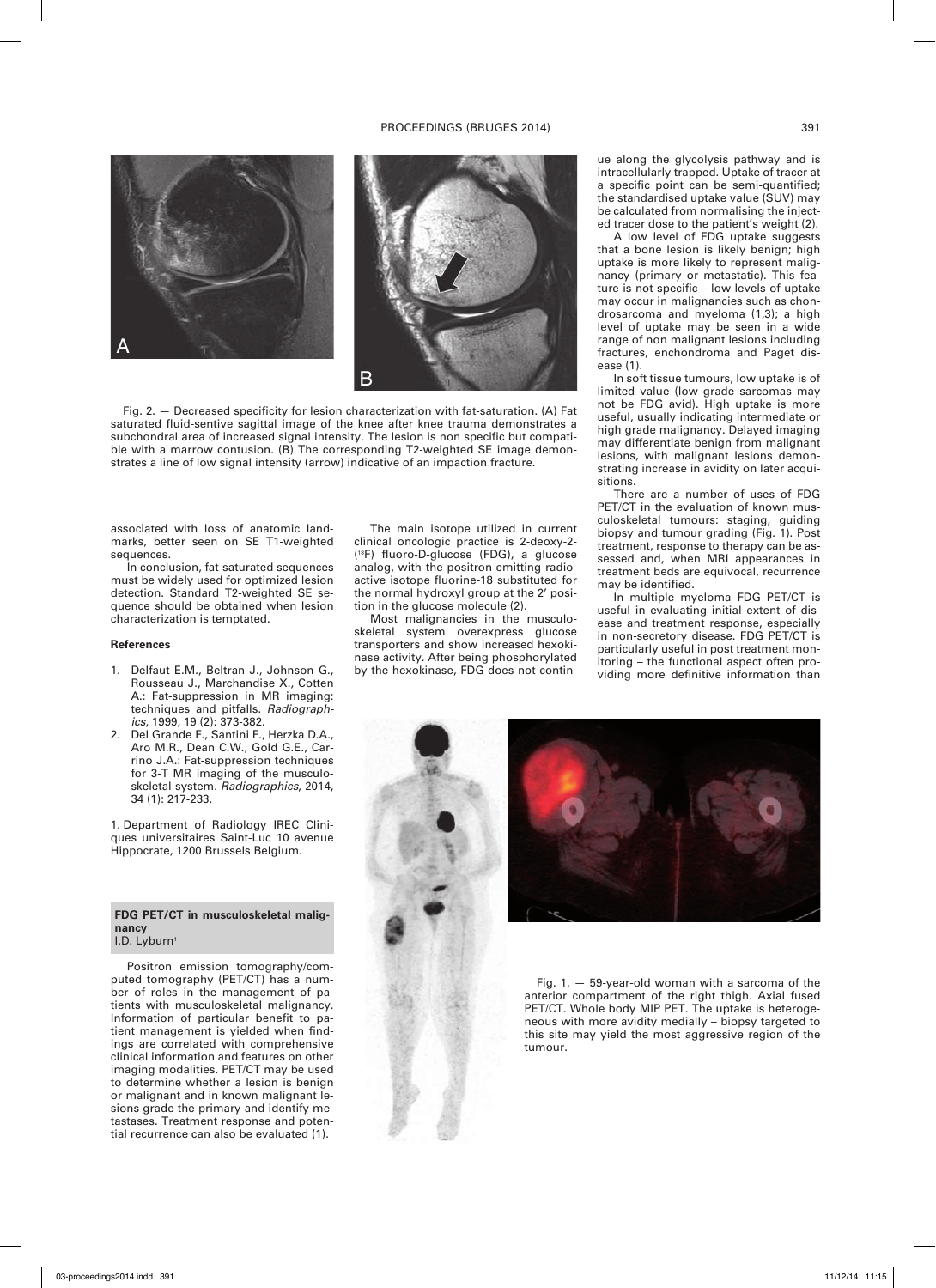There are a number of indications for FDG PET/CT in evaluating bone and soft tissue lesions and known malignant lesions. The diagnostic yield is greatly enhanced when correlating with other imaging modalities.

#### **References**

- 1. Aoki J., Endo K., Watanabe H., Shinozaki T., Yanagawa T., Ahmed A.R., et al.: FDG-PET for evaluating musculoskeletal tumours. *J Orthop Sci*, 2003, 8: 435-41.
- Kapoor V., McCook B.M., Torok F.: An Introduction to PET-CT Imaging. *Radiographics*, 2004, 24: 523-543.
- 3. Hanrahan C.J., Christensen C.R., Crim J.R.: Current Concepts in the Evaluation of Multiple Myeloma with MR Imaging and FDG PET/CT. *Radiographics*, 2010, 30: 127-142.

1. Department of Molecular Imaging, Cobalt Imaging Centre, Thirlestaine Road, Cheltenham GL53 7AS, UK.

## **Imaging of osteoarthritis update** E. Oei1

Osteoarthritis (OA) is the most prevalent and costly joint disease and attributes most to impaired physical well-being and quality-of-life on a population level. Because of population ageing and rising obesity rates, OA prevalence is expected to increase with 50% in coming decades. OA is, therefore, considered a population disease with tremendous consequences for patients and society. OA cannot be stopped, slowed, or cured, and treatment currently is symptomatic or entails joint replacement for end-stage disease. Research efforts to develop disease-modifying OA drugs have been unsuccessful. An important reason for this is that current OA imaging techniques focus on morphological joint tissue damage, cannot detect early OA, are insensitive to OA progression, and correlate poorly with symptoms. Early OA diagnosis is, however, essential because novel OA interventions have highest impact in early disease.

Classic radiographic OA features consist of osteophytes, cartilage defects/joint space narrowing, subchondral sclerosis and cysts. A novel pathological concept is introduced in which OA is considered a "whole joint disease", implying that all joint tissues are affected instead of articular cartilage and bone alone. Many of these affected tissues, e.g. synovium, meniscus, and ligaments, can be assessed with clinical MRI.

"Traditional" radiographic OA assessment provides indirect visualization of articular cartilage loss, i.e. joint space narrowing, associated with advanced OA. "Traditional" MRI methods for OA also rely on morphological cartilage loss – thinning and defects – that represent advanced stage OA. A number of semiquantatitive morphological MRI scoring methods for OA exist, of which the most recent MRI Osteoarthritis Knee Score (MOAKS) is discussed. All current MRI scoring systems share important limitations: they are laborious and lack a cut-off point and severity grading for OA. Thus, traditional radiographical and MRI methods for OA are unsuitable for advanced OA research because they are too insensitive to OA change, too subjective, and all focus on advanced stages of the disease.

Advanced quantitative MRI techniques to assess OA are discussed in the remainder of the lecture. Two different concepts of quantitative MRI of cartilage can be distinguished: quantitative morphometry and quantitative compositional (or biochemical) MRI. Quantitative cartilage morphometry provides a numerical outcome of articular cartilage morphology (e.g. thickness or volume) after manual or automated segmentation. Although this increases sensitivity compared to visual radiographical and MRI methods, these techniques are also very laborious and are incapable of evaluating early stage OA.

Quantitative compositional MRI of cartilage enables visualization of articular cartilage structure and biochemical composition, which can be mapped in various joint regionst and quantified to provide an objective numerical outcome measure of cartilage quality. By assessing cartilage composition changes rather than morphology alterations, such techniques are sensitive to detect the earliest stages of OA, as it is known that change in cartilage composition occur long before the onset of morphological cartilage loss. The main composites of articular cartilage are type 2 collagen (15%), proteoglycans (glycosaminoglycans) (15%) and water (70%), collectively referred to as the extracellular matrix of cartilage. These components of cartilage can be evaluated with a variety of novel quantitative MRI techniques, such as delayed gadolinium enhanced MRI of cartilage (dGEMRIC), T2 mapping, T1rho mapping, sodium MRI, and GagCest. Some of these techniques can also be applied to meniscus. CT arthrography with a negatively charged contrast agent administered intra-articularly can also be used to measure proteoglycan content in a similar way as dGEMRIC, providing additional high resolution information on subchondral bone. Advanced MRI techniques are also increasingly applied to other joint tissues. For example, it is possible to image synovitis without contrast agents with the use of novel diffusion weighted imaging pulse sequences.

#### **Selected references**

- 1. Roemer F.W., Crema M.D., Trattnig S., Guermazi A.: Advances in imaging of osteoarthritis and cartilage. *Radiology*, 2011, 260 (2): 332-54.
- 2. Hunter D.J., Guermazi A., Lo G.H., Grainger A.J., Conaghan P.G., Boudreau R.M., et al.: Evolution of semi-quantitative whole joint assess-

ment of knee OA: MOAKS (MRI Osteoarthritis Knee Score). *Osteoarthritis Cartilage*, 2011, 19 (8): 990-1002.

3. Oei E.H., van Tiel J., Robinson W.H., Gold G.E.: Quantitative radiologic imaging techniques for articular cartilage composition: toward early<br>diagnosis and development of diagnosis and development disease-modifying therapeutics for osteoarthritis. *Arthritis Care Res (Hoboken)*, 2014, 66 (8): 1129-41.

1. Department of Radiology, Erasmus MC, University Medical Center Rotterdam, Dr. Rotterdam, The Netherlands.

#### **MR imaging of osteomyelitis of the peripheral skeleton (including diabetic foot)**

A. Navas, H. Bloem<sup>1</sup>

The clinical diagnostic of osteomyelitis can be challenge especially in acute phases mimicking malignancies in some cases. Due to this, imaging techniques play an important role for an accurate diagnosis. However, despite the tremendous advancement in the imaging of bone infection, it remains a challenge to detect and diagnose osteomyelitis at an early stage. The implication of early diagnosis is that early treatment increases the cure rate and reduces complications.

Conventional radiography should always be the first imaging modality to start with, as it provides an overview of the anatomy and the pathologic conditions of the bone and soft tissues of the region of interest. Nevertheless, radiographs are often negative. After initial radiography, magnetic resonance (MR) imaging is the modality of choice for the evaluation of osteomyelitis and soft-tissue infection, with sensitivity of 90% and specificity of 83% (1). It also provides good anatomic detail and accurate information of the extent of the infectious process and involved soft tissues. The MR imaging examination should be tailored to the patient and the specific clinical concern.

MR is also effective in monitoring treatment in osteomyelitis, but clinical improvement precedes changes on MR images. One sign detected on MR, return of yellow bone marrow, is a late but very specific sign of healing (2). MR imaging allows also, if necessary, preoperative mapping, in complicated cases. MR also plays a key role for an accurate diagnosis in the diabetic foot. Diabetes-related foot problems like osteomyelitis and Charcot neuro-osteoarthropathy are associated with a high morbidity and high healthcare costs. Osteomyelitis develops, almost exclusively, by the contiguous spread of infection from skin ulceration at predictable sites, whereas neuroarthropathy is primarily articular. These features may help distinguish neuroarthropathy from osteomvelitis at MR imaging. Nevertheless, the presence of neuroarthropathy may limit the specificity of MR imaging for the detection of a superimposed infection. However, patients with neuro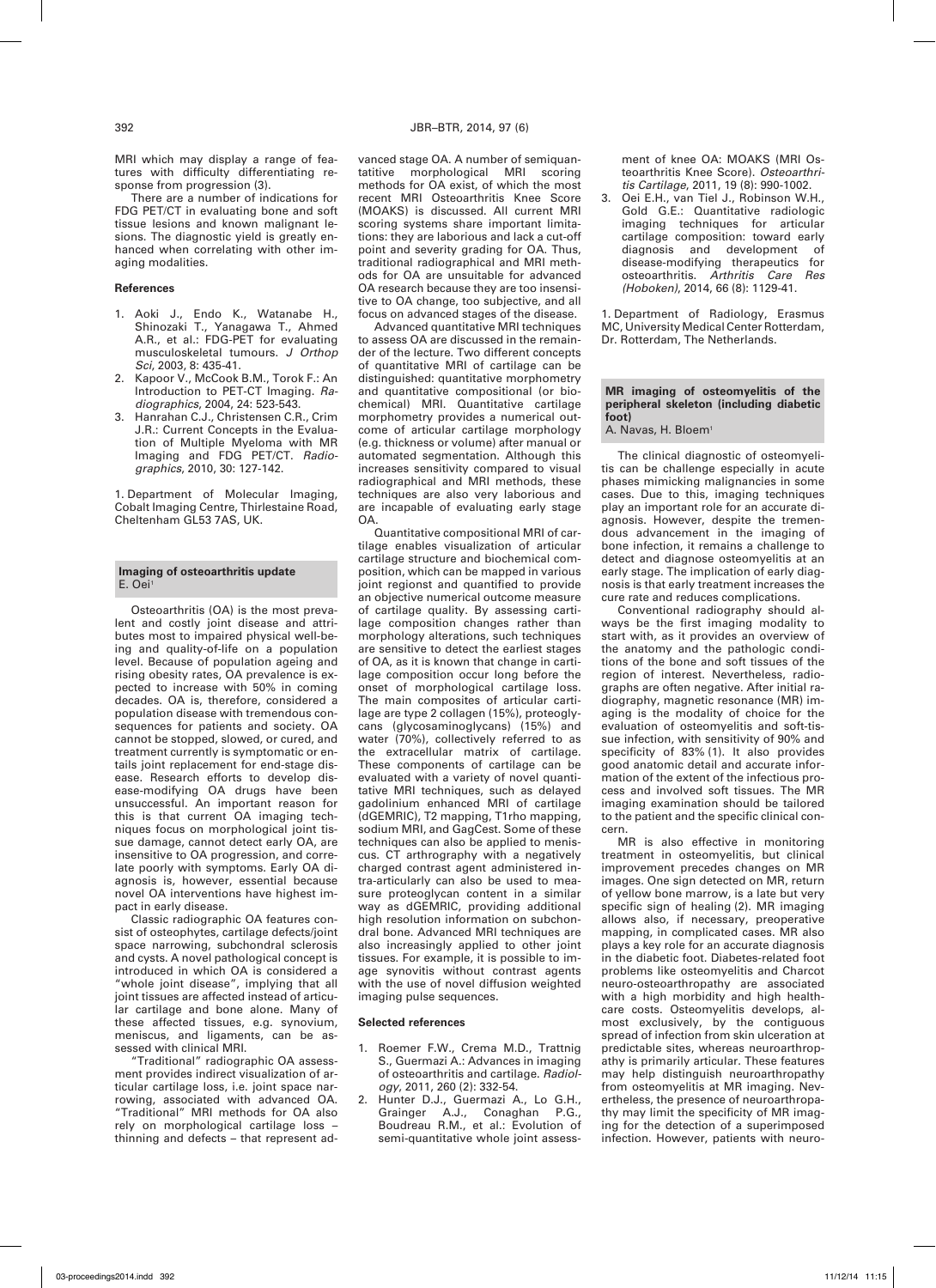arthropathy and an ulcer that extends to the bone are more likely to also have osteomyelitis than the patients with no preexisting neuroarthropathy. In these patients, MR imaging is performed to evaluate the extent of disease rather than make a diagnosis. Also several MR imaging features may be useful for distinguishing neuroarthropathy with superimposed osteomyelitis (3).

## **Conclusion**

The diagnostic imaging of osteomyelitis can require the combination of diverse

imaging techniques for an accurate diagnosis, but MR imaging plays a key role in the workup of osteomyelitis from the diagnose to the preoperative mapping as well as for an accurate diagnosis in the diabetic foot.

## **References**

- 1. Lew D.P., et al.: Osteomyelitis. *Lancet*, 2004, 364: 369-379.
- 2. Pineda C., et al.: Imaging of Osteomyelitis, current concepts. Infectious Disease Clinics of North America - Volume 20, Issue 4 (December 2006).
- 3. Donovan A*.*, et al.: Use of MR Imaging in Diagnosing Diabetes-related Pedal Osteomyelitis. *RadioGraphics*, 2010, 30: 723-736.

1. Leiden University Medical Center, Leiden, The Netherlands.

#### **Whole body, Dynamic contrastenhanced and Diffusion MR Imaging in MGUS and Multiple Myeloma** K. Verstraete, J. Dutoit1

Bone marrow can be investigated with whole body MRI (WB-MRI), dynamic contrast-enhanced MRI (DCE-MRI) and diffusion MRI. Optimal imaging in patients with plasma cell dyscrasias (monoclonal gammopathy of unknown significance (MGUS), solitary plasmocytoma, smouldering myeloma, and multiple myeloma (MM)) consists of T1- and fat-saturated T2-weighted imaging of the whole body in coronal plane and of the spine in sagittal plane, in combination with DCE-MR and diffusion MRI of the spine in sagittal plane. WB-MRI allows to detect focal, mixed and diffuse bone marrow infiltration, whereas DCE-MRI depicts tumoral neovascularization and diffusion MRI reflects tumoral cell density. The combination of these 3 techniques is required for optimal diagnosis and monitoring of therapy (drugs, radiation therapy and stem-cell transplantation) (Fig. 1).

Whereas WB-MRI alone might be sufficient for diagnosis of advanced stages of MM, additional imaging with DCE-MRI and diffusion MRI are required to detect the angiogenetic switch and advanced cell proliferation in patients with progression from MGUS and smouldering myeloma to MM, for assessment of response to therapy, and for early detection of relapse after therapy.

#### **References**

- 1. Dutoit J., Vanderkerken M., Verstraete K.: Value of whole body MRI and dynamic contrast enhanced MRI in the diagnosis, follow-up and evaluation of disease activity and extent in multiple myeloma. *European Journal of Radiology*, 2013, 82 (9): 1444-1452.
- 2. Dutoit D., Verstraete K.: The diagnostic value of SE MRI and DWI of the spine in patients with monoclonal gammopathy of undetermined significance, smoldering myeloma and multiple myeloma. *European Radiology*, 2014 (In press - 2014).

1. Department of Radiology and Medical Imaging, Ghent University Hospital, Ghent, Belgium.

### **FDG PET/CT: Arthritides, other nonmalignant bone disorders and physiological patterns** I.D. Lyburn<sup>1</sup>

2-deoxy-2- (18F) fluoro-D-glucose (FDG) will accumulate in tissue in proportion to the rate of glucose utilization. FDG uptake in cells is related to glucose transport protein 1 (GLUT1). In addition to many malignant cells, stimulated macrophages, neutrophils and lymphocytes overexpress GLUT 1 – thus areas of inflamma-



Fig. 1. — Coronal T1 of the body, sagittal T1 of the spine, sagittal diffusion MR of the spine (B1000) and dynamic contrast enhanced MR (Time-intensity curve) show full invasion of the pelvis and spine, with diffusion restriction and increased vascualization and perfusion (high first-pass followed by wash out).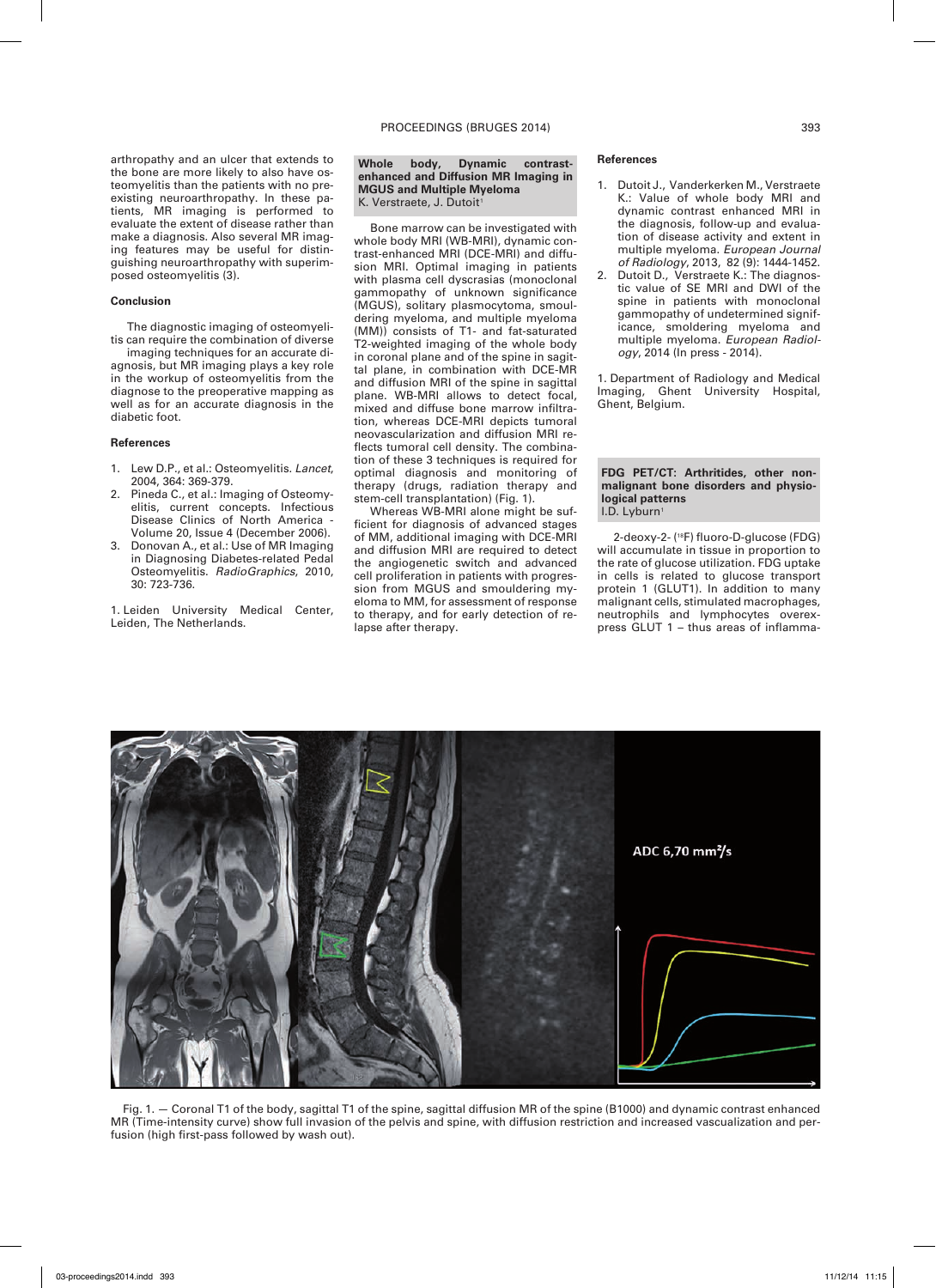

Fig. 1.  $-$  Focal uptake in the lateral aspect of the left  $7<sup>th</sup>$  rib at the site of a traumatic fracture. Axial fused PET/CT and CT images.

tion and infection may acccumuated FDG. Physiologically active cells utilising glucose also accumulate FDG (1).

When a scan is being undertaken for an oncologic indication these variants should be considered. Correlation with clinical data and other imaging studies should alert the interpreter in many cases to potentail non malignant causes of FDG accummulation.

Physiological muscular uptake is common. Widespread uptake may occur after insulin injection and recent exercise. In respiratory disease, increased respiratory effort can result in prominent uptake in the diaphragmatic crura and accessory muscles. In the neck sternocleidomastoid and longus colli are frequently affected. The pattern is usually linear following the contour of the muscle which is of normal morphological appearance. Occasionally focal asymmetrical uptake may be difficult to differentiate from a focal lesion such as an intramuscular metastasis (1- 2).

Diffuse physiological uptake occurs in red marrow conversion associated with anaemia, many chemotherapy regimens and during granulocyte colony-stimulating factor administration. Traumatic and insufficiency fractures can cause focal uptake, sometimes years after being sustained (Fig. 1). Periarticular uptake is seen in inflammatory arthropathies and degenerative osteoarthritis (1-3).

White fat stores energy; brown fat generates heat. Focal uptake may occur in brown fat and be particularly avid. Neck/supraclavicular uptake is most common and is usually symmetrical. Other

areas include the axillae, interatrial septum, paraspinal region and perinephric space (1-2).

As uptake may occur in infection and inflammation this phenomena may be exploited to evalute such conditions. Indications for scans, with relatively small series to date include: chronic osteomyelitis; differentiation of infection from acute neuropathic osteoarthropathy in complicated diabetic feet; assessing protheses for infection and response to treatment in inflammatory arthropathies (3).

With FDG uptake being non specific and occurring in areas of high physiological activity and inflammation in addition to malignancy, knowledge of these patterns aids diagnostic accuracy in interpretating PET/CT scans.

## **References**

- 1. Shreve P.D., Anzai Y., Wahl R.L.: Pitfalls in Oncological Diagnosis with FDG PET Imaging: Physiological and Benign Variants. *Radiographics*, 1999, 19: 61-77.
- 2. Shammus A., Lim R., Charron M.: Pediatric FDG PET/CT: Physiological Uptake, Normal Variants, and Benign Conditions. *Radiographics*, 2009, 29: 1467-1486.
- 3. Zhuang H., Yu J., Alavi A.: Applications of fluorodeoxyglucose-PET imaging in the detection of infection and inflammation and other benign disorders. *Radiol Clin North Am*, 2005, 43 (1): 121-34.

1. Cobalt Imaging Centre, Thirlestaine Road, Cheltenham GL53 7AS, UK.

**Ultrasound of Large Joints** M. van Holsbeeck, G. Vanderschueren<sup>1</sup>

In recent years, ultrasound of small joints has received a lot of attention as research tool for identification of early rheumatoid and psoriatic arthritis. Small joint arthrosonography has also been used for research follow-up of disease of synovia and entheses.

In the imaging diagnosis of musculoskeletal disease, ultrasound has the potential of playing a much bigger role however in the evaluation of large joints. The greatest strengths of ultrasound for the investigation of these joints relates to its unique capability in assessing capsular structures, its capability of recording dynamics of articular pathology and its resolution of crystalline material.

In respect to other imaging techniques, these features of the ultrasound examination compliment the radiographic, CT and MRI work-up of articular disease. The ultrasound-guided sampling of fluid or synovium can in some cases radically change the differential diagnosis.

The revolution that ultrasound has brought about in imaging of large joints in our practice will be explained through examples of the pathologic diagnosis of gout, rheumatoid arthritis, and a variety